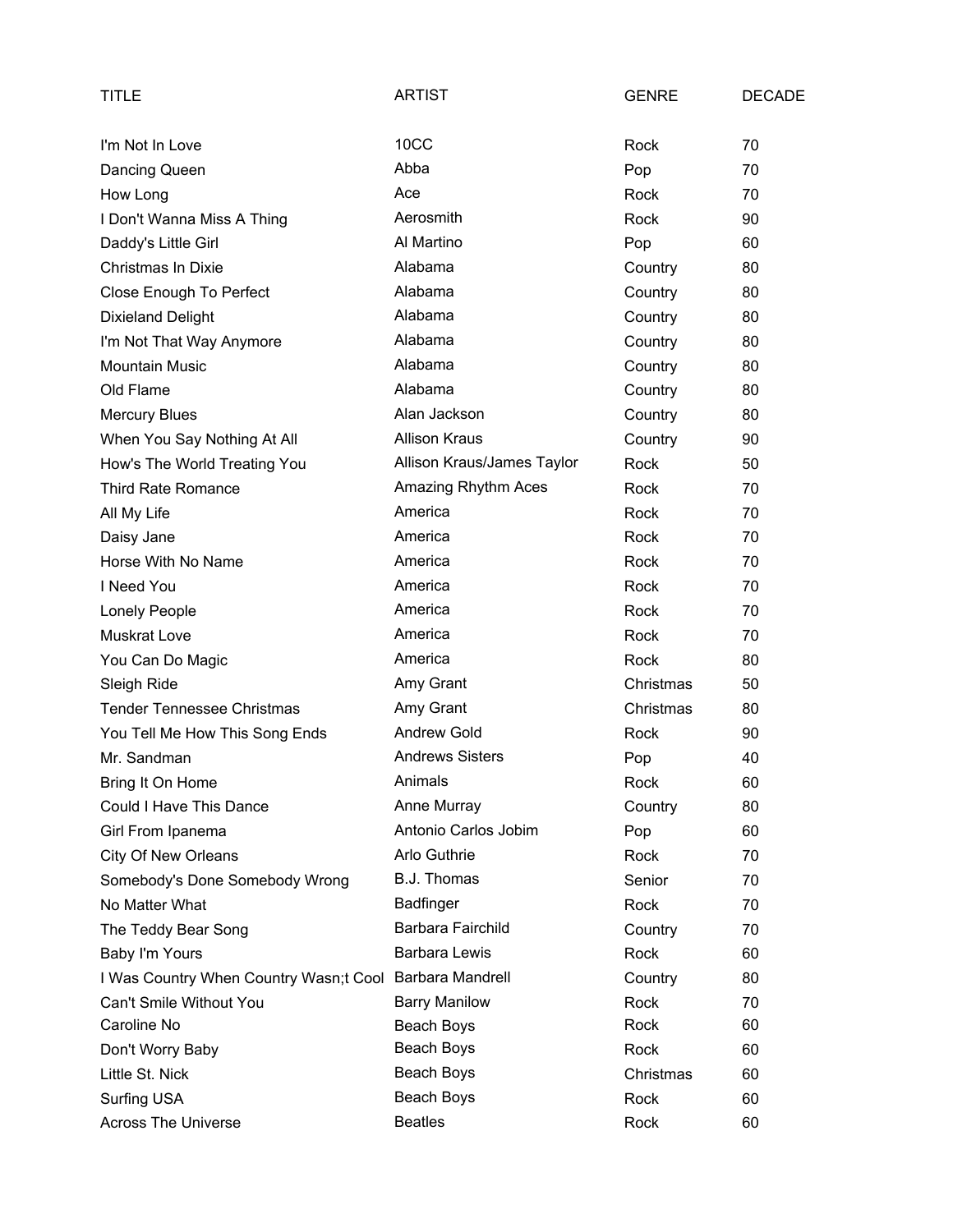| <b>TITLE</b>                     | <b>ARTIST</b>  | <b>GENRE</b> | <b>DECADE</b> |
|----------------------------------|----------------|--------------|---------------|
| All You Need Is Love             | <b>Beatles</b> | Rock         | 60            |
| And I Love Her                   | <b>Beatles</b> | <b>Rock</b>  | 60            |
| Anna                             | <b>Beatles</b> | Rock         | 60            |
| Baby It's You                    | <b>Beatles</b> | Rock         | 60            |
| <b>Back In The USSR</b>          | <b>Beatles</b> | Rock         | 60            |
| <b>Because</b>                   | <b>Beatles</b> | Rock         | 60            |
| Blackbird                        | <b>Beatles</b> | Rock         | 60            |
| <b>Boys</b>                      | <b>Beatles</b> | Rock         | 60            |
| Can't Buy Me Love                | <b>Beatles</b> | Rock         | 60            |
| Chains                           | <b>Beatles</b> | Rock         | 60            |
| Come Together                    | <b>Beatles</b> | Rock         | 60            |
| Do You Want To Know A Secret     | <b>Beatles</b> | Rock         | 60            |
| Don't Let Me Down                | <b>Beatles</b> | Rock         | 60            |
| Eight Days A Week                | <b>Beatles</b> | Rock         | 60            |
| Girl                             | <b>Beatles</b> | Rock         | 60            |
| Golden Slumbers/Let It Be        | <b>Beatles</b> | Rock         | 60            |
| Good Night                       | <b>Beatles</b> | Rock         | 60            |
| Here Comes The Sun               | <b>Beatles</b> | Rock         | 60            |
| Here There & Everywhere          | <b>Beatles</b> | Rock         | 60            |
| Hey Jude                         | <b>Beatles</b> | Rock         | 60            |
| Honey Don't                      | <b>Beatles</b> | Country      | 60            |
| I Call Your Name                 | <b>Beatles</b> | Rock         | 60            |
| I Saw Her Standing There         | <b>Beatles</b> | Rock         | 60            |
| I Will                           | <b>Beatles</b> | Rock         | 60            |
| I'll Be Back                     | <b>Beatles</b> | Rock         | 60            |
| I'm Down                         | <b>Beatles</b> | Rock         | 60            |
| I'm Happy Just To Dance With You | <b>Beatles</b> | Rock         | 60            |
| If I Fell                        | <b>Beatles</b> | Rock         | 60            |
| In My Life                       | <b>Beatles</b> | Rock         | 60            |
| Kansas City                      | <b>Beatles</b> | Rock         | 60            |
| Let It Be                        | <b>Beatles</b> | Rock         | 60            |
| Matchbox                         | <b>Beatles</b> | Rock         | 60            |
| Michelle                         | <b>Beatles</b> | Rock         | 60            |
| No Reply                         | <b>Beatles</b> | Rock         | 60            |
| Norwegian Wood                   | <b>Beatles</b> | Rock         | 60            |
| Nowhere Man                      | <b>Beatles</b> | Rock         | 60            |
| Obla Di Obla Da                  | <b>Beatles</b> | Rock         | 60            |
| Octopus' Garden                  | <b>Beatles</b> | Rock         | 60            |
| Oh Darling                       | <b>Beatles</b> | Rock         | 60            |
| One After 909                    | <b>Beatles</b> | Rock         | 60            |
| P.S. I Love You                  | <b>Beatles</b> | Rock         | 60            |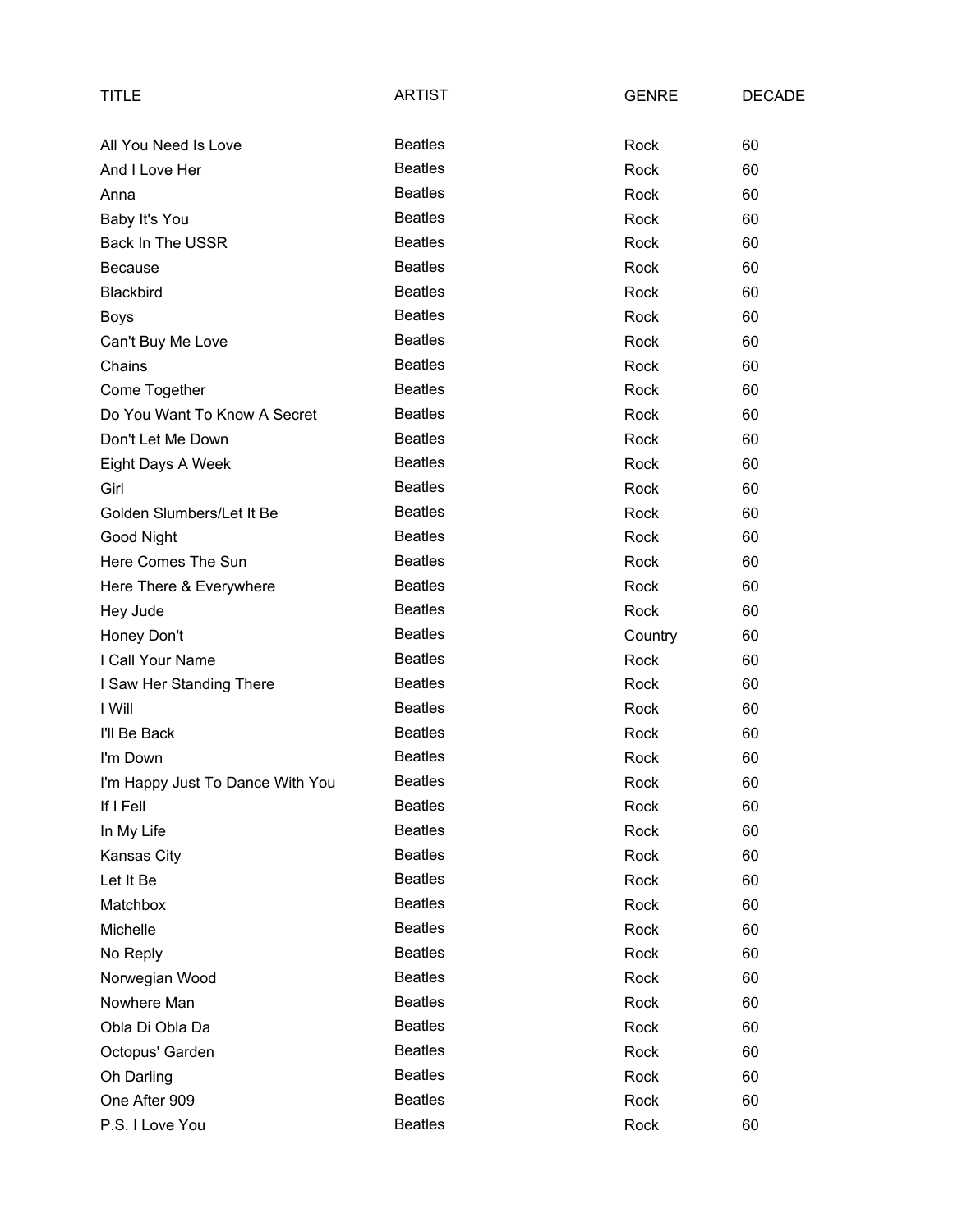| <b>TITLE</b>                      | <b>ARTIST</b>        | <b>GENRE</b> | <b>DECADE</b> |
|-----------------------------------|----------------------|--------------|---------------|
| Please Mr. Postman                | <b>Beatles</b>       | Rock         | 60            |
| Please Please Me                  | <b>Beatles</b>       | Rock         | 60            |
| Revolution                        | <b>Beatles</b>       | Rock         | 60            |
|                                   | <b>Beatles</b>       |              |               |
| Rocky Racoon                      | <b>Beatles</b>       | Rock         | 60            |
| She's A Woman                     |                      | Rock         | 60            |
| Slow Down                         | <b>Beatles</b>       | Rock         | 60            |
| Something                         | <b>Beatles</b>       | Rock         | 60            |
| StrawberryFields                  | <b>Beatles</b>       | Rock         | 60            |
| Things We Said Today              | <b>Beatles</b>       | Rock         | 60            |
| This Boy                          | <b>Beatles</b>       | Rock         | 60            |
| <b>Ticket To Ride</b>             | <b>Beatles</b>       | Rock         | 60            |
| Till There Was You                | <b>Beatles</b>       | Rock         | 60            |
| Twist & Shout                     | <b>Beatles</b>       | Rock         | 60            |
| We Can Work It Out                | <b>Beatles</b>       | Rock         | 60            |
| When I'm Sixty Four               | <b>Beatles</b>       | Rock         | 60            |
| While My Guitar Gently Weeps      | <b>Beatles</b>       | Rock         | 60            |
| With A Litte Help From My Friends | <b>Beatles</b>       | Rock         | 60            |
| <b>Yellow Submarine</b>           | <b>Beatles</b>       | Rock         | 60            |
| Yesterday                         | <b>Beatles</b>       | Rock         | 60            |
| You Can't Do That                 | <b>Beatles</b>       | Rock         | 60            |
| You Really Got A Hold On Me       | <b>Beatles</b>       | Rock         | 60            |
| You've Got To Hide Your Love Away | <b>Beatles</b>       | Rock         | 60            |
| Laugh Laugh                       | <b>Beau Brummels</b> | Rock         | 60            |
| Gotta Get A Message To You        | Bee Gees             | Rock         | 60            |
| How Can You Mend A Broken Heart   | <b>Bee Gees</b>      | Rock         | 70            |
| I Started A Joke                  | <b>Bee Gees</b>      | Rock         | 60            |
| Love So Right                     | <b>Bee Gees</b>      | Rock         | 70            |
| Nights On Broadway                | <b>Bee Gees</b>      | Rock         | 70            |
| Run To Me                         | <b>Bee Gees</b>      | Rock         | 70            |
| To Love Somebody                  | <b>Bee Gees</b>      | Rock         | 60            |
| Words                             | <b>Bee Gees</b>      | Rock         | 60            |
| Stand By Me                       | Ben E. King          | Pop          | 60            |
| The Rose                          | <b>Bette Midler</b>  | Pop          | 70            |
| Ain't No Sunshine                 | <b>Bill Withers</b>  | Rock         | 70            |
| Lean On Me                        | <b>Bill Withers</b>  | Rock         | 70            |
| Bad To Me                         | Billy J. Kramer      | Rock         | 60            |
| Honesty                           | <b>Billy Joel</b>    | Rock         | 70            |
| It's Still Rock n Roll To Me      | <b>Billy Joel</b>    | Rock         | 80            |
| She's Always A Woman To Me        | <b>Billy Joel</b>    | Rock         | 70            |
| She's Got A Way                   | <b>Billy Joel</b>    | Rock         | 70            |
| You May Be Right                  | <b>Billy Joel</b>    | Rock         | 80            |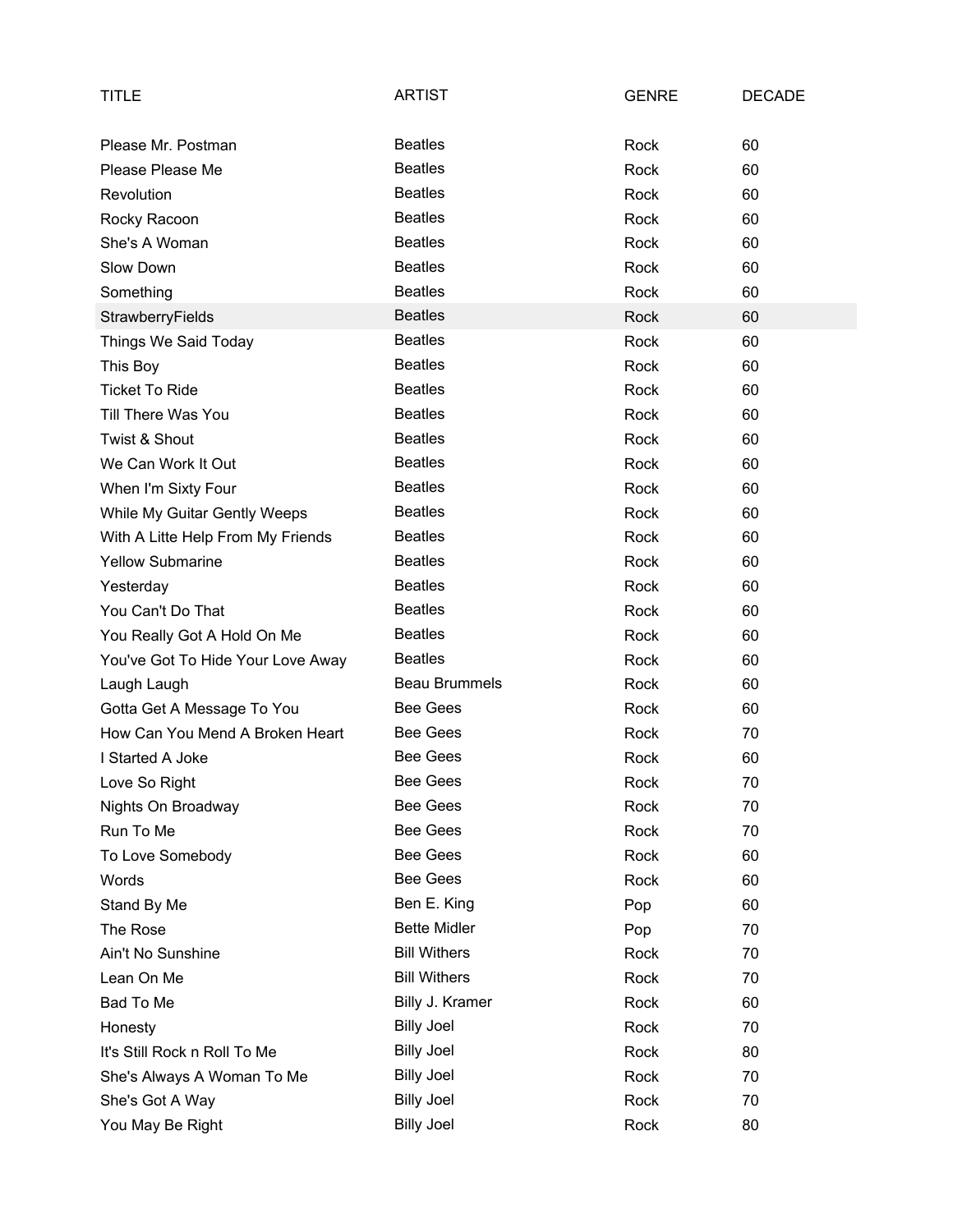| TITLE                                                   | <b>ARTIST</b>            | <b>GENRE</b> | <b>DECADE</b> |
|---------------------------------------------------------|--------------------------|--------------|---------------|
| Christmas In Kilarney                                   | <b>Bing Crosby</b>       | Christmas    | 50            |
| Frosty The Snowman                                      | <b>Bing Crosby</b>       | Christmas    | 50            |
| It's Beginning To Look a Lot Like Christmas Bing Crosby |                          | Christmas    | 50            |
| Let Me Call You Sweetheart                              | <b>Bing Crosby</b>       | Senior       | 1900          |
| Mele Kalikimaka                                         | <b>Bing Crosby</b>       | Christmas    | 40            |
| Santa Claus Is Coming To Town                           | <b>Bing Crosby</b>       | Christmas    | 30            |
| <b>Silver Bells</b>                                     | <b>Bing Crosby</b>       | Christmas    | 50            |
| There's No Place Like Home For The Holid Bing Crosby    |                          | Christmas    | 50            |
| <b>White Christmas</b>                                  | <b>Bing Crosby</b>       | Christmas    | 50            |
| Winter Wonderland                                       | <b>Bing Crosby</b>       | Christmas    | 30            |
| Goodbye Says It All                                     | <b>Blackhawk</b>         | Country      | 90            |
| <b>New Orleans</b>                                      | <b>Blues Brothers</b>    | Rock         | 90            |
| Don't Think Twice                                       | Bob Dylan                | Rock         | 60            |
| I'll Be Your Baby Tonight                               | Bob Dylan                | Rock         | 60            |
| If Not For You                                          | Bob Dylan                | Rock         | 70            |
| The Restroom Door Said Gentlemen                        | <b>Bob Rivers</b>        | Christmas    | 80            |
| Turn The Page                                           | <b>Bob Seger</b>         | Rock         | 70            |
| Ode To Billie Joe                                       | <b>Bobbi Gentry</b>      | Country      | 60            |
| Detroit City                                            | <b>Bobby Bare</b>        | Country      | 60            |
| The Monster Mash                                        | <b>Bobby Boris</b>       | Rock         | 60            |
| Don't Worry Be Happy                                    | <b>Bobby McFerrin</b>    | Pop          | 80            |
| Take Good Care Of My Baby                               | <b>Bobby Vee</b>         | Rock         | 60            |
| Roses Are Red                                           | <b>Bobby Vinton</b>      | Pop          | 60            |
| Love Has No Pride                                       | <b>Bonnie Raitt</b>      | Country      | 70            |
| It's A Heartache                                        | <b>Bonnie Tyler</b>      | Rock         | 70            |
| The Letter                                              | <b>Boxtops</b>           | <b>Rock</b>  | 60            |
| Aubrey                                                  | Bread                    | Rock         | 70            |
| Everything I Own                                        | <b>Bread</b>             | Pop          | 70            |
| ١f                                                      | <b>Bread</b>             | Pop          | 70            |
| Make it With You                                        | <b>Bread</b>             | Rock         | 70            |
| Jingle Bell Rock                                        | <b>Brenda Lee</b>        | Christmas    | 50            |
| Rockin Around The Christmas Tree                        | <b>Brenda Lee</b>        | Christmas    | 50            |
| Back At One                                             | <b>Brian McNight</b>     | Pop          | 90            |
| <b>Believe</b>                                          | Brooks & Dunn            | Country      | 2000          |
| Boot Scootin Boogie                                     | Brooks & Dunn            | Country      | 90            |
| Cover Me                                                | <b>Bruce Springsteen</b> | Rock         | 80            |
| Fire                                                    | <b>Bruce Springsteen</b> | Pop          | 70            |
| Pink Cadillac                                           | <b>Bruce Springsteen</b> | Rock         | 80            |
| Have You Ever Really Loved A Woman                      | Bryan Adams              | Rock         | 90            |
| <b>Taking Care Of Business</b>                          | <b>BTO</b>               | Rock         | 70            |
| <b>Act Naturally</b>                                    | <b>Buck Owens</b>        | Country      | 60            |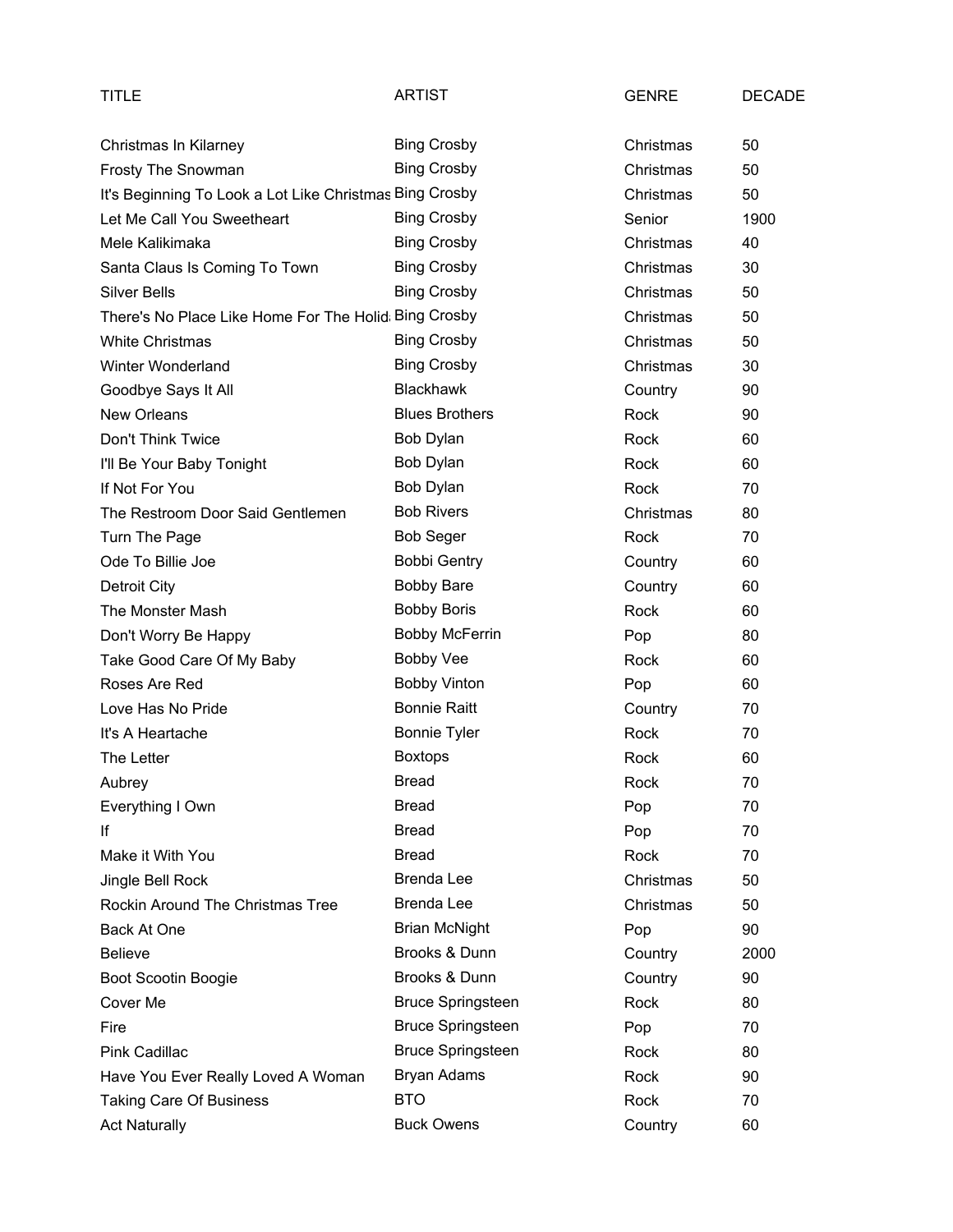| TITLE                           | ARTIST                     | <b>GENRE</b> | <b>DECADE</b> |
|---------------------------------|----------------------------|--------------|---------------|
| <b>Together Again</b>           | <b>Buck Owens</b>          | Country      | 60            |
| Oh Boy                          | <b>Buddy Holly</b>         | Rock         | 50            |
| True Love Ways                  | <b>Buddy Holly</b>         | Rock         | 60            |
| For What It's Worth             | <b>Buffalo Springfield</b> | Rock         | 60            |
| Have A Holly Jolly Christmas    | <b>Burl Ives</b>           | Christmas    | 60            |
| Mr. Spaceman                    | <b>Byrds</b>               | Country      | 60            |
| Mockingbird                     | Carly Simon/James Taylor   | Rock         | 70            |
| You're So Vain                  | CarlySimon                 | Rock         | 70            |
| I Feel The Earth Move           | Carole King                | Rock         | 70            |
| It's Too Late                   | Carole King                | Rock         | 70            |
| One Fine Day                    | Carole King                | Rock         | 60            |
| Will You Still Love Me Tomorrow | Carole King                | Rock         | 60            |
| Close To You                    | Carpenters                 | Rock         | 70            |
| Merry Christmas Darling         | Carpenters                 | Christmas    | 70            |
| Rainy Days & Mondays            | Carpenters                 | Rock         | 70            |
| Superstar                       | Carpenters                 | Rock         | 70            |
| Top Of The World                | Carpenters                 | Rock         | 70            |
| We've Only Just Begun           | Carpenters                 | Rock         | 70            |
| <b>Yesterday Once More</b>      | Carpenters                 | Rock         | 70            |
| I Told You So                   | Carrie Underwood           | Country      | 80            |
| Morning Has Broken              | <b>Cat Stevens</b>         | Rock         | 70            |
| <b>Wild World</b>               | <b>Cat Stevens</b>         | Rock         | 70            |
| A Summer Song                   | Chad & Jeremy              | Pop          | 60            |
| Sentimental Old You             | Charly McLain              | Country      | 90            |
| It's In His Kiss                | Cher                       | Rock         | 60            |
| Wishing You Were Here           | Chicago                    | Rock         | 70            |
| It's Cold Outside               | Choir                      | Rock         | 60            |
| The Twist                       | Chubby Checker             | Rock         | 60            |
| Maybelline                      | <b>Chuck Berry</b>         | Rock         | 50            |
| Memphis                         | <b>Chuck Berry</b>         | Rock         | 50            |
| Spooky                          | <b>Classics IV</b>         | Rock         | 60            |
| In This Life                    | Collin Raye                | Country      | 90            |
| <b>Little Rock</b>              | Collin Raye                | Country      | 90            |
| Love, Me                        | Collin Raye                | Country      | 90            |
| What's New With You             | Con Hunley                 | Country      | 80            |
| <b>Trashy Women</b>             | Confederate Railroad       | Country      | 90            |
| In The Good Old Summertime      | <b>Connie Francis</b>      | Senior       | 1900          |
| Hair                            | Cowsills                   | Rock         | 60            |
| <b>Bad Moon Rising</b>          | Creedence                  | Rock         | 60            |
| <b>Green River</b>              | Creedence                  | Rock         | 60            |
| Have You Ever Seen The Rain     | Creedence                  | Rock         | 70            |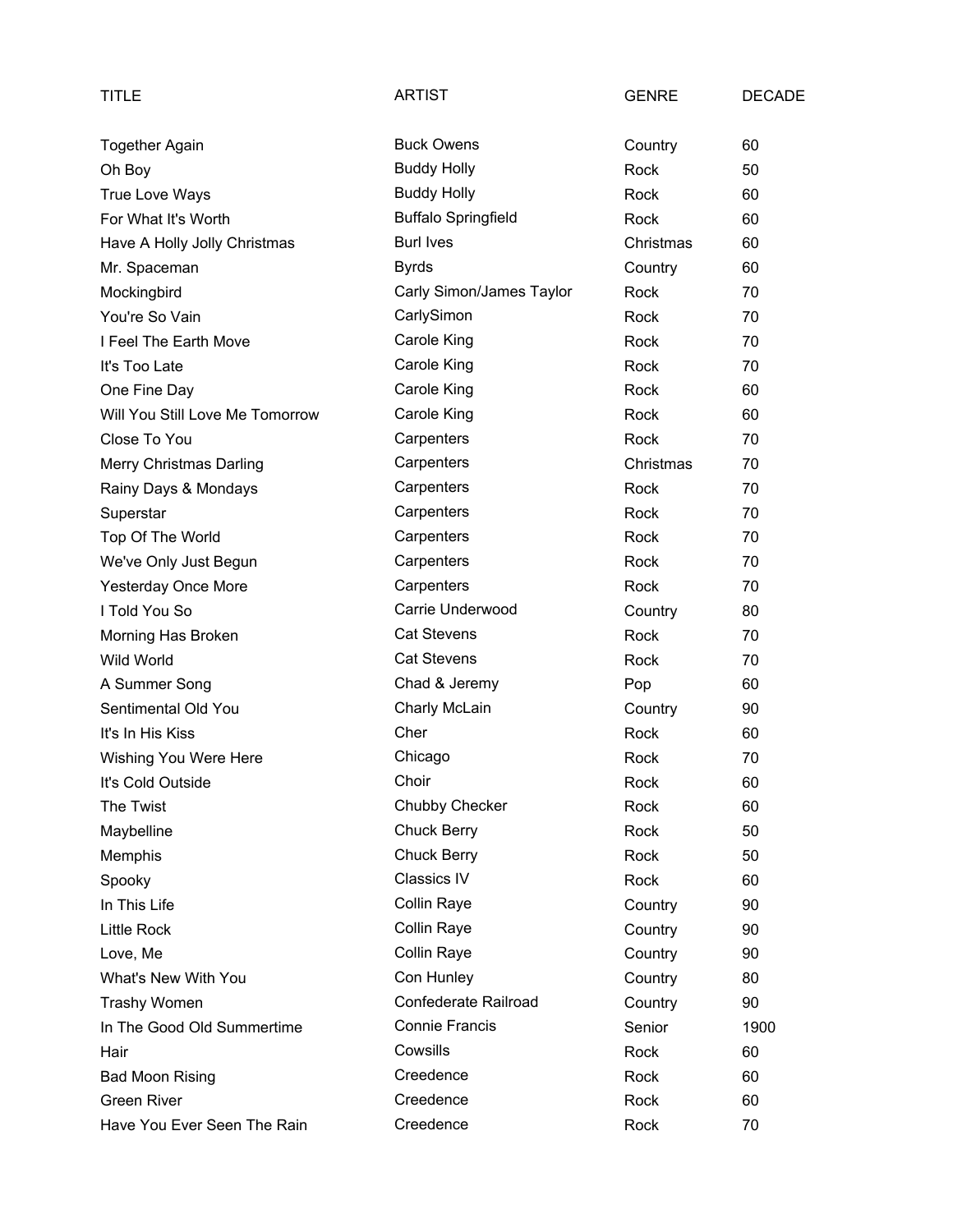| TITLE                                 | <b>ARTIST</b>              | <b>GENRE</b> | <b>DECADE</b> |
|---------------------------------------|----------------------------|--------------|---------------|
| I Put A Spell On You                  | Creedence                  | Rock         | 50            |
| Lodi                                  | Creedence                  | <b>Rock</b>  | 60            |
| Lookin Out My Back Door               | Creedence                  | Rock         | 70            |
| Mr. Dieingly Sad                      | <b>Critters</b>            | Rock         | 60            |
| Just A Song Before I Go               | Crosby Stills Nash         | Rock         | 70            |
| Lady Of The Island                    | Crosby Stills Nash         | Rock         | 60            |
| Find The Cost Of Freedom              | Crosby Stills Nash & Young | Rock         | 70            |
| Ohio                                  | Crosby Stills Nash Young   | Rock         | 70            |
| Our House                             | Crosby Stills Nash Young   | Rock         | 70            |
| Don't It Make My Brown Eyes Blue      | <b>Crystal Gayle</b>       | Country      | 70            |
| Da Doo Ron Ron                        | Crystals                   | Rock         | 60            |
| Red Rubber Ball                       | Cyrkle                     | Rock         | 60            |
| Leader Of The Band                    | Dan Fogelberg              | Rock         | 80            |
| Rhythm Of The Falling Rain            | Dan Fogleberg              | Rock         | 60            |
| Same Auld Lang Syne                   | Dan Fogleberg              | Rock         | 80            |
| Addicted                              | Dan Seals                  | Rock         | 80            |
| Bop                                   | Dan Seals                  | Rock         | 80            |
| Everything That Glitters Is Not Gold  | Dan Seals                  | Country      | 80            |
| I'd Really Love To See You Tonight    | Dan Seals                  | Rock         | 70            |
| Meet Me In Montana                    | Dan Seals & Marie Osmond   | Country      | 80            |
| <b>Beautiful Sunday</b>               | Daniel Boone               | Rock         | 70            |
| Wagon Wheel                           | Darius Rucker              | Country      | 2010          |
| Because I Love You                    | Dave Clark Five            | Rock         | 60            |
| All Your Favorite Bands               | Dawes                      | Rock         | 2010          |
| Everybody Loves Somebody Sometime     | Dean Martin                | Pop          | 60            |
| I Don't Know Why I Love You Like I Do | Dean Martin                | Pop          | 50            |
| <b>Strawberry Wine</b>                | Deana Carter               | Country      | 90            |
| One More Day                          | Diamond Rio                | Country      | 2000          |
| Run Around Sue                        | Dion                       | Rock         | 60            |
| I Say A Little Prayer For You         | Dionne Warwick             | Rock         | 60            |
| Goodbye Earl                          | <b>Dixie Chicks</b>        | Country      | 90            |
| I'm Not Ready To Make Nice            | <b>Dixie Chicks</b>        | Country      | 2000          |
| You Can't Hurry Love                  | <b>Dixie Chicks</b>        | Rock         | 90            |
| Drift Away                            | Dobie Gray                 | Pop          | 70            |
| Hard Candy Christmas                  | Dolly Parton               | Christmas    | 2000          |
| <b>Heart Of The Matter</b>            | Don Henley                 | Rock         | 80            |
| American Pie                          | Don McLean                 | Pop          | 70            |
| American Pie                          | Don McLean                 | Rock         | 70            |
| Listen To The Music                   | Doobie Brothers            | Rock         | 70            |
| Long Train Running                    | Doobie Brothers            | Rock         | 70            |
| Toyland                               | Doris Day                  | Christmas    | 1900          |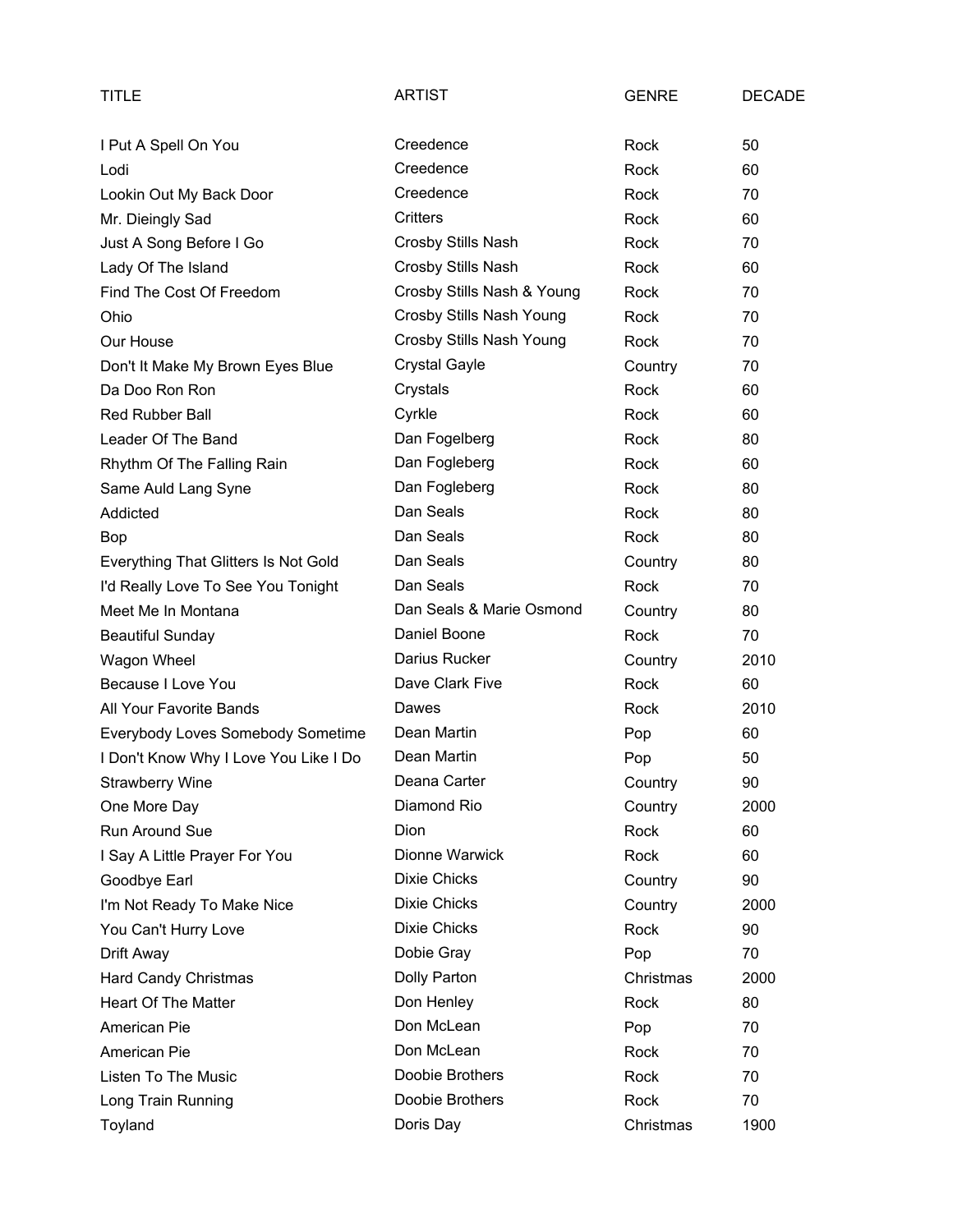| TITLE                              | <b>ARTIST</b>        | <b>GENRE</b> | <b>DECADE</b> |
|------------------------------------|----------------------|--------------|---------------|
| Save The Last Dance For Me         | <b>Drifters</b>      | Rock         | 60            |
| <b>Under The Boardwalk</b>         | <b>Drifters</b>      | Rock         | 60            |
| I Only Wanna Be With You           | Dusty Springfield    | Rock         | 60            |
| Wishing & Hoping                   | Dusty Springfield    | Rock         | 60            |
| You Don't Have To Say You Love Me  | Dusty Springfield    | Pop          | 60            |
| <b>Already Gone</b>                | Eagles               | Rock         | 70            |
| Best Of My Love                    | Eagles               | <b>Rock</b>  | 70            |
| Desparado                          | Eagles               | Pop          | 70            |
| <b>Hotel California</b>            | Eagles               | Rock         | 70            |
| I Can't Tell You Why               | Eagles               | Rock         | 70            |
| Love Will Keep Us Alive            | Eagles               | Rock         | 90            |
| Lying Eyes                         | Eagles               | Rock         | 70            |
| Peaceful Easy Feeling              | Eagles               | Rock         | 70            |
| Please Come Home For Christmas     | Eagles               | Christmas    | 70            |
| Seven Bridges Road                 | Eagles               | Rock         | 80            |
| <b>Take It Easy</b>                | Eagles               | Rock         | 70            |
| Take It To The Limit               | Eagles               | Rock         | 70            |
| <b>Tequila Sunrise</b>             | Eagles               | Rock         | 70            |
| Santa Baby                         | Eartha Kitt          | Christmas    | 50            |
| Perfect                            | Ed Sheeran           | Pop          | 2010          |
| Thinking Out Loud                  | Ed Sheeran           | Pop          | 2010          |
| <b>Big Bouquet Of Roses</b>        | <b>Eddie Arnold</b>  | Country      | 40            |
| If I Never Get To Heaven           | <b>Eddie Arnold</b>  | Country      | 50            |
| Jolly Old St. Nicholas             | Eddie Arnold         | Christmas    | 1800          |
| Who's Sorry Now                    | <b>Eddie Arnold</b>  | Country      | 50            |
| Driving My Life Away               | <b>Eddie Rabbit</b>  | Country      | 70            |
| Love Grows Where My Rosemary Goes  | Edison Lighthouse    | Rock         | 70            |
| Grandma Got Run Over By A Reindeer | Elmo & Patsy         | Christmas    | 70            |
| Percy The Puny Poinsettia          | Elmo & Patsy         | Christmas    | 70            |
| <b>Crocodile Rock</b>              | Elton John           | Rock         | 70            |
| Daniel                             | Elton John           | Rock         | 70            |
| Goodbye Yellow Brick Road          | Elton John           | Rock         | 70            |
| I Want Love                        | Elton John           | Rock         | 2000          |
| Rocket Man                         | Elton John           | Rock         | 70            |
| Your Song                          | Elton John           | Rock         | 70            |
| All Shook Up                       | <b>Elvis Presley</b> | Rock         | 50            |
| <b>Blue Christmas</b>              | <b>Elvis Presley</b> | Christmas    | 50            |
| <b>Blue Suede Shoes</b>            | <b>Elvis Presley</b> | Rock         | 50            |
| Don't Be Cruel                     | <b>Elvis Presley</b> | Rock         | 50            |
| I Can't Help Falling In Love       | <b>Elvis Presley</b> | Rock         | 60            |
| It's Now Or Never                  | <b>Elvis Presley</b> | Rock         | 60            |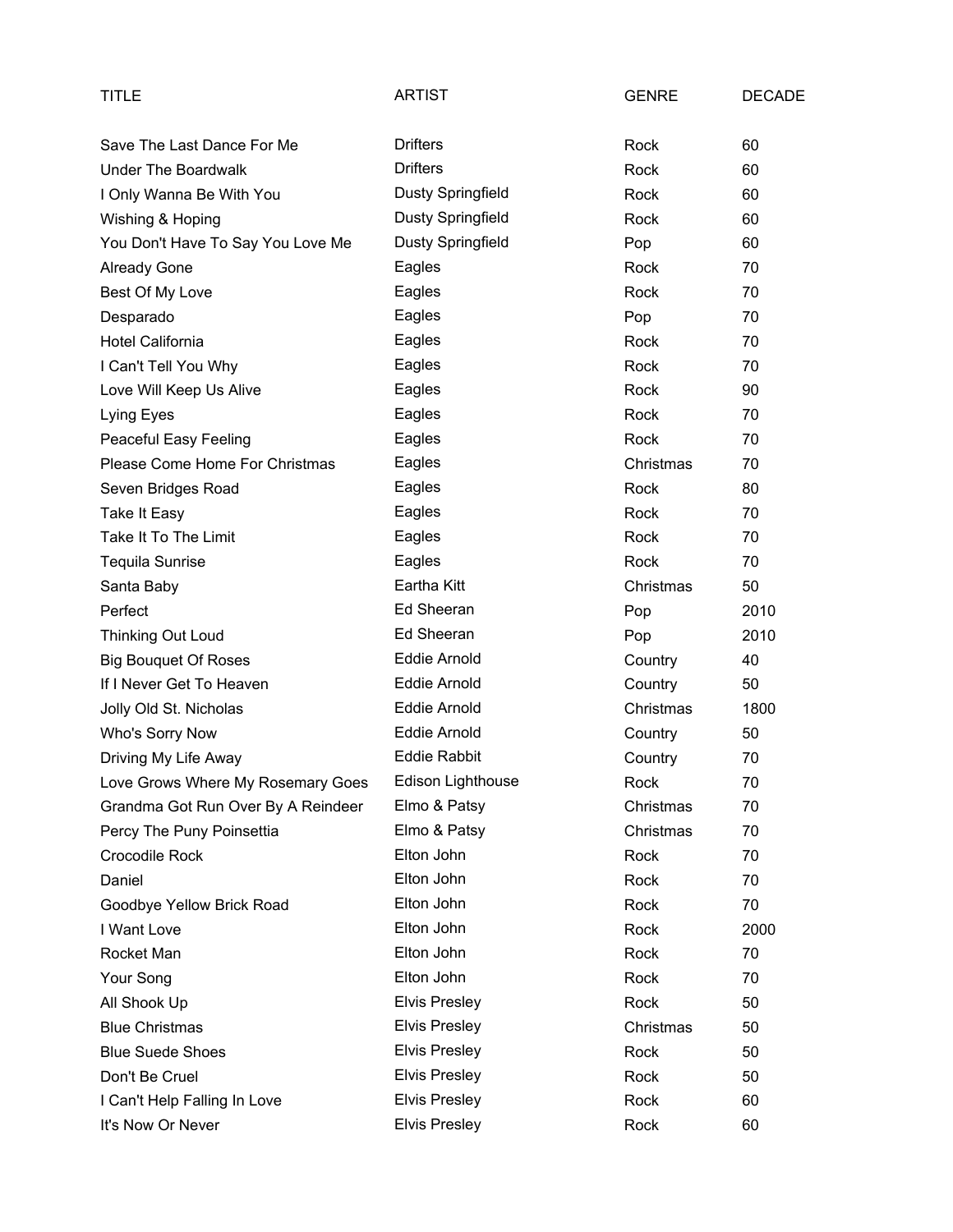| TITLE                        | <b>ARTIST</b>           | <b>GENRE</b> | <b>DECADE</b> |
|------------------------------|-------------------------|--------------|---------------|
| Jailhouse Rock               | <b>Elvis Presley</b>    | Rock         | 50            |
| Love Letters                 | <b>Elvis Presley</b>    | Lounge       | 60            |
| Love Me Tender               | <b>Elvis Presley</b>    | Lounge       | 50            |
| <b>Return To Sender</b>      | <b>Elvis Presley</b>    | Rock         | 60            |
| That's Alright Mama          | <b>Elvis Presley</b>    | Rock         | 50            |
| After You                    | Eric Carmen             | Rock         | 80            |
| <b>Almost Paradise</b>       | Eric Carmen             | Rock         | 80            |
| Make Me Lose Control         | Eric Carmen             | Rock         | 80            |
| That's Rock & Roll           | Eric Carmen             | Rock         | 70            |
| Lay Down Sally               | Eric Clapton            | Rock         | 70            |
| Tears In Heaven              | Eric Clapton            | Rock         | 90            |
| Tore Down                    | Eric Clapton            | <b>Blues</b> | 90            |
| <b>Wonderful Tonight</b>     | Eric Clapton            | Rock         | 70            |
| Before You Accuse Me         | Eric Clapton            | <b>Blues</b> | 80            |
| Walking The Floor Over You   | <b>Ernest Tubbs</b>     | Country      | 40            |
| <b>Sixteen Tons</b>          | Ernie Ford              | Pop          | 50            |
| <b>Autumn Leaves</b>         | Eva Cassidy             | Pop          | 50            |
| <b>Fields Of Gold</b>        | Eva Cassidy             | Pop          | 90            |
| Bye Bye Love                 | <b>Everley Brothers</b> | Rock         | 50            |
| Devoted To You               | <b>Everley Brothers</b> | Pop          | 50            |
| Dream                        | <b>Everley Brothers</b> | Pop          | 50            |
| Let It Be Me                 | <b>Everley Brothers</b> | Rock         | 50            |
| I Could Get Used To You      | Exile                   | Country      | 80            |
| Take Me As I Am              | Faith Hill              | Country      | 90            |
| The Way                      | Fastball                | Rock         | 90            |
| Ain't That A Shame           | Fats Domino             | Rock         | 50            |
| <b>Blueberry Hill</b>        | Fats Domino             | Rock         | 40            |
| I Hear You Knocking          | Fats Domino             | Rock         | 60            |
| Just Remember I Love You     | Firefall                | Country      | 70            |
| You Are The Woman            | Firefall                | Rock         | 70            |
| Don't Stop                   | Fleetwood Mac           | Rock         | 70            |
| Landslide                    | Fleetwood Mac           | Rock         | 70            |
| Smile A Little Smile For Me  | <b>Flying Machine</b>   | Rock         | 60            |
| <b>Build Me Up Buttercup</b> | Foundations             | Rock         | 60            |
| Heart Of My Heart            | Four Aces               | Pop          | 20            |
| Oh What A Night              | Four Seasons            | Rock         | 70            |
| Working My Way Back To You   | Four Seasons            | Rock         | 60            |
| Make It Home                 | Frank Marzano           | Rock         | 2010          |
| All Of Me                    | <b>Frank Sinatra</b>    | Swing        | 40            |
| Fly Me To The Moon           | <b>Frank Sinatra</b>    | Pop          | 50            |
| It Had To Be You             | Frank Sinatra           | Pop          | 20            |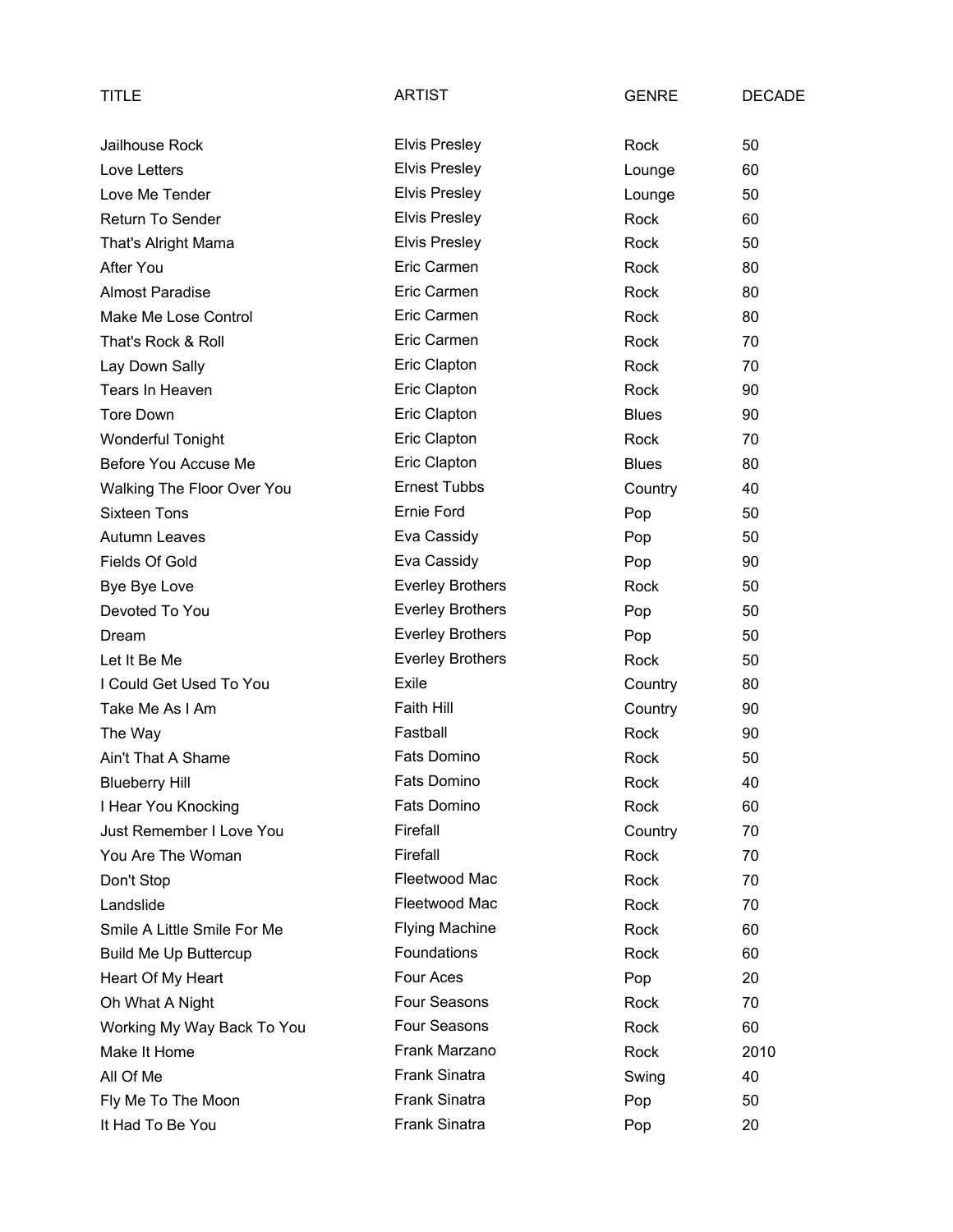| TITLE                                   | ARTIST               | <b>GENRE</b> | <b>DECADE</b> |
|-----------------------------------------|----------------------|--------------|---------------|
| Jingle Bells                            | <b>Frank Sinatra</b> | Christmas    | 1800          |
| My Blue Heaven                          | <b>Frank Sinatra</b> | Pop          | 20            |
| Sentimental Journey                     | <b>Frank Sinatra</b> | Pop          | 40            |
| I'm Telling You Know                    | Freddie & Dreamers   | Rock         | 60            |
| All Right Now                           | Free                 | Rock         | 70            |
| We'll Sing In The Sunshine              | <b>Gale Garnett</b>  | Rock         | 60            |
| <b>Friends In Low Places</b>            | Garth Brooks         | Country      | 90            |
| The Dance                               | <b>Garth Brooks</b>  | Country      | 90            |
| Count Me In                             | Gary Lewis/Playboys  | Rock         | 60            |
| Everybody Loves A Clown                 | Gary Lewis/Playboys  | Rock         | 60            |
| <b>Green Grass</b>                      | Gary Lewis/Playboys  | Rock         | 60            |
| Save Your Heart For Me                  | Gary Lewis/Playboys  | Rock         | 60            |
| She's Just My Style                     | Gary Lewis/Playboys  | Pop          | 60            |
| Wind Beneath My Wings                   | <b>Gary Morris</b>   | Country      | 80            |
| Here Comes Santa Claus                  | Gene Autry           | Christmas    | 40            |
| Rudolph The Red Nosed Reindeer          | Gene Autry           | Christmas    | 30            |
| Up On A Housetop                        | Gene Autry           | Christmas    | 50            |
| Masquerade                              | George Benson        | Pop          | 70            |
| On Broadway                             | George Benson        | Pop          | 60            |
| Abilene                                 | George Hamilton      | Country      | 60            |
| I Always Get Lucky With You             | George Jones         | Country      | 80            |
| She Thinks I Still Care                 | George Jones         | Country      | 60            |
| All My Exes Live In Texas               | George Strait        | Country      | 80            |
| Drinking Champagne                      | George Strait        | Country      | 90            |
| The Chair                               | George Strait        | Country      | 80            |
| You Look So Good In Love                | George Strait        | Country      | 80            |
| You're Something Special To Me          | George Strait        | Country      | 80            |
| Ferry Cross The Mersey                  | Gerry & Pacemakers   | Rock         | 60            |
| Christmas Is For Children               | Glenn Campbell       | Christmas    | 60            |
| Gentle On My Mind                       | Glenn Campbell       | Rock         | 80            |
| Have Your Self A Merry Little Christmas | Glenn Campbell       | Christmas    | 40            |
| I'll Be Home For Christmas              | Glenn Campbell       | Christmas    | 40            |
| Little Toy Trains                       | Glenn Campbell       | Christmas    | 60            |
| Wichita Lineman                         | Glenn Campbell       | Country      | 60            |
| I Will Survive                          | Gloria Gaynor        | Pop          | 70            |
| If You Could Read My Mind               | Gordon Lightfoot     | Rock         | 70            |
| Sundown                                 | Gordon Lightfoot     | Rock         | 70            |
| Some Kind Of Wonderful                  | <b>Grand Funk</b>    | Rock         | 70            |
| <b>Temptation Eyes</b>                  | Grassroots           | Rock         | 70            |
| Say Something                           | Great Big World      | Rock         | 2010          |
| Small Town Saturday Night               | Hal Ketchum          | Country      | 90            |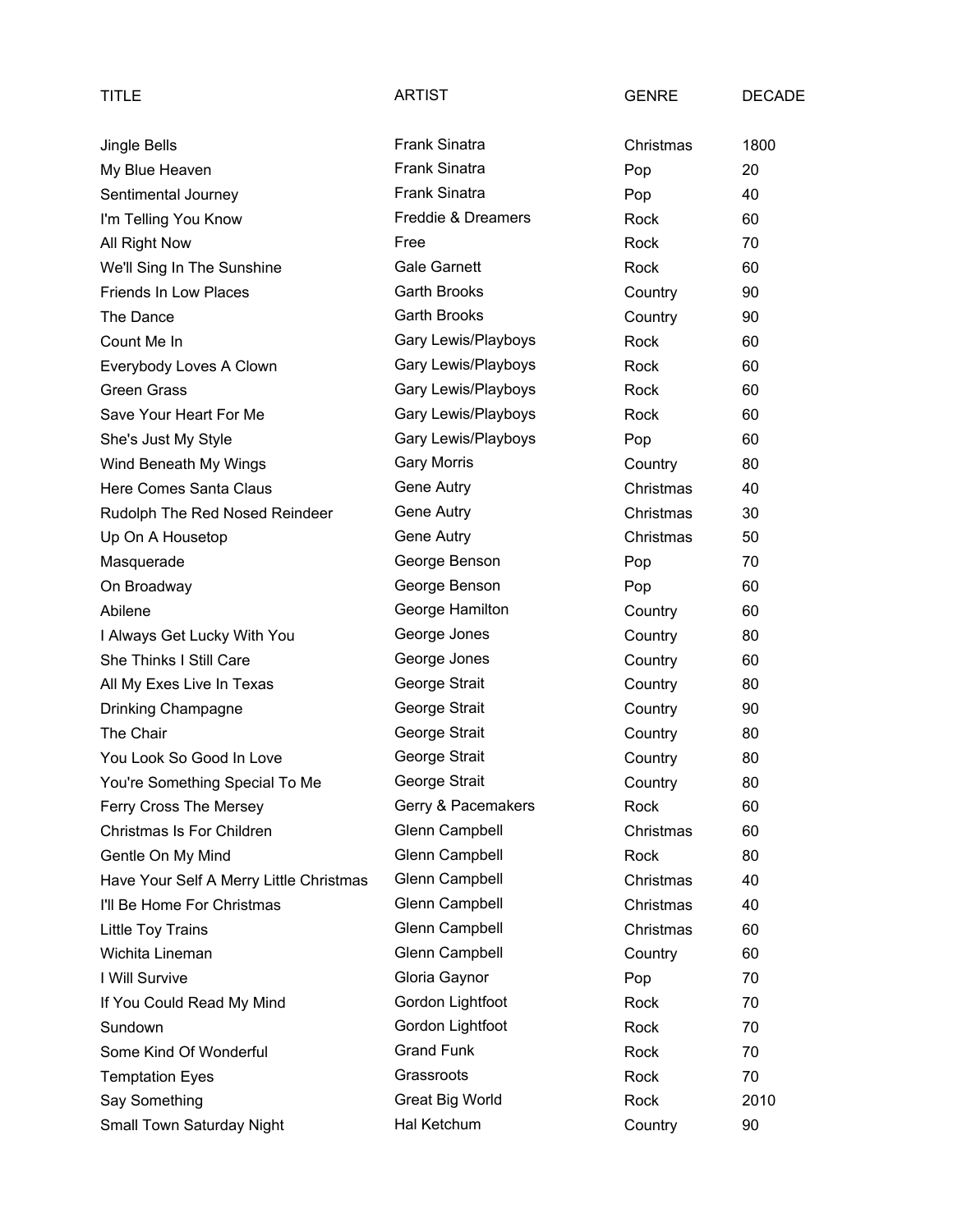| TITLE                                         | <b>ARTIST</b>               | <b>GENRE</b> | <b>DECADE</b> |
|-----------------------------------------------|-----------------------------|--------------|---------------|
| Tonight We Just Might Fall In Love Again      | Hal Ketchum                 | Country      | 90            |
| Sara Smile                                    | Hall & Oates                | Rock         | 70            |
| Falling In Love Again                         | Hamilton Joe Frank Reynolds | Pop          | 70            |
| Hey Good Looking                              | Hank Williams               | Country      | 60            |
| I Can't Help It If I'm Still In Love With You | Hank Williams               | Country      | 50            |
| I Saw The Light                               | <b>Hank Williams</b>        | Country      | 40            |
| Jambalaya                                     | Hank Williams               | Country      | 50            |
| There's A Tear In My Beer                     | <b>Hank Williams</b>        | Country      | 60            |
| Your Cheating Heart                           | Hank Williams               | Country      | 60            |
| <b>Family Tradition</b>                       | Hank Williams Jr.           | Country      | 80            |
| Cats In The Cradle                            | Harry Chapin                | Rock         | 70            |
| This Guy's In Love                            | Herb Alpert                 | Pop          | 60            |
| Henry The Eighth                              | Herman's Hermits            | Rock         | 60            |
| I'm Into Something Good                       | Herman's Hermits            | Rock         | 60            |
| There's A Kind Of Hush                        | Herman's Hermits            | Rock         | 60            |
| <b>Bus Stop</b>                               | <b>Hollies</b>              | Rock         | 60            |
| Just One Look                                 | <b>Hollies</b>              | <b>Rock</b>  | 60            |
| Long Cool Woman                               | <b>Hollies</b>              | Rock         | 70            |
| Look Through Any Window                       | <b>Hollies</b>              | Rock         | 60            |
| Daddy's Hands                                 | <b>Holly Dunn</b>           | Country      | 80            |
| I Only Wanna Be With You                      | Hootie & Blowfish           | Rock         | 90            |
| <b>Cruising Together</b>                      | Huey Lewis                  | Pop          |               |
| <b>Working For A Living</b>                   | Huey Lewis & The News       | Rock         | 80            |
| Put a Little Love In Your Heart               | Jackie DeShannon            | Rock         | 60            |
| What The World Needs Now                      | Jackie DeShannon            | Rock         | 60            |
| Somebody's Baby                               | Jackson Brown               | Rock         | 80            |
| Another Day                                   | James Taylor                | Rock         | 90            |
| Carolina In My Mind                           | James Taylor                | Rock         | 70            |
| Don't Let Me Be Lonely Tonight                | James Taylor                | Pop          | 70            |
| Fire & Rain                                   | James Taylor                | Pop          | 70            |
| Handyman                                      | James Taylor                | Rock         | 70            |
| Hey Mister That's Me Up On The Jukebox        | James Taylor                | Rock         | 70            |
| How Sweet It Is To Be Loved By You            | James Taylor                | Rock         | 60            |
| My Romance                                    | James Taylor                | Rock         | 30            |
| Only One                                      | James Taylor                | Rock         | 80            |
| Shower The People                             | James Taylor                | Rock         | 70            |
| Sweet Baby James                              | James Taylor                | Rock         | 70            |
| Up On A Roof                                  | James Taylor                | Rock         | 70            |
| You Can Close Your Eyes                       | James Taylor                | Rock         | 70            |
| You've Got A Friend                           | James Taylor                | Rock         | 70            |
| At Seventeen                                  | Janis lan                   | Rock         | 70            |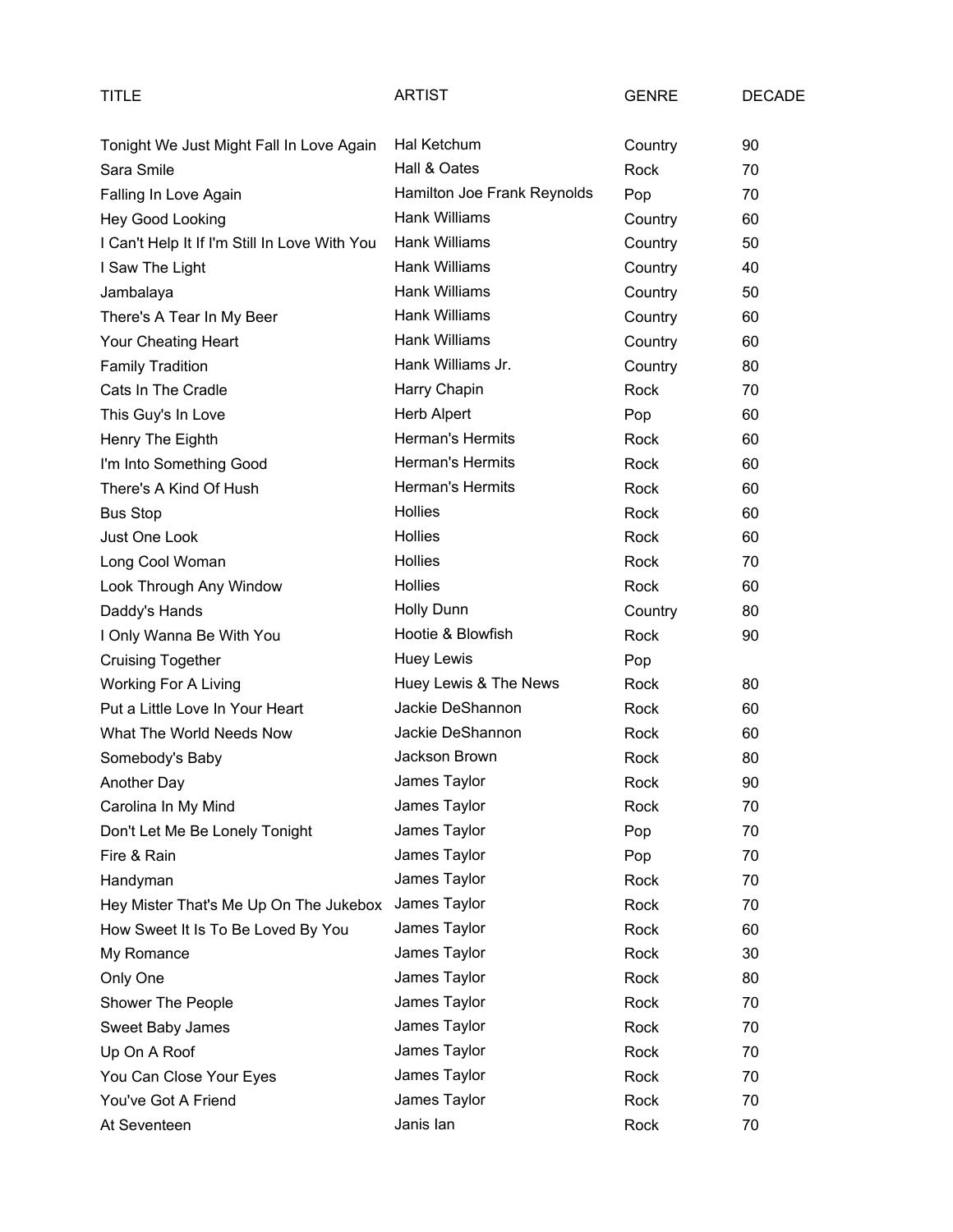| TITLE                                 | <b>ARTIST</b>           | <b>GENRE</b> | <b>DECADE</b> |
|---------------------------------------|-------------------------|--------------|---------------|
| Harper Valley PTA                     | Jeanie C. Riley         | Country      | 60            |
| One Month Behind                      | Jerry Funk              | Country      | 80            |
| So Hard To Say Goodbye To A Friend    | Jerry Funk              | Pop          | 80            |
| When I'm Gone                         | Jerry Funk/Steve Miller | Country      | 80            |
| <b>Great Balls Of Fire</b>            | Jerry Lee Lewis         | Rock         | 50            |
| <b>Bad Leroy Brown</b>                | Jim Croce               | Rock         | 70            |
| I Got A Name                          | Jim Croce               | Rock         | 70            |
| I'll Have To Say I Love You In A Song | Jim Croce               | Rock         | 70            |
| Operator                              | Jim Croce               | Rock         | 70            |
| Rapid Roy                             | Jim Croce               | Rock         | 70            |
| Working At The Car Wash Blues         | Jim Croce               | Rock         | 70            |
| Spiders & Snakes                      | Jim Stafford            | Country      | 70            |
| I Saw Mommy Kissing Santa Claus       | Jimmy Boyd              | Christmas    | 50            |
| Margaritaville                        | Jimmy Buffett           | Country      | 70            |
| The Night They Drove Old Dixie Down   | Joan Baez               | Pop          | 60            |
| I'll See You In My Dreams             | Joe Brown               | Pop          | 20            |
| My Pledge Of Love                     | Joe Jeffery             | Rock         | 60            |
| Chunk Of Coal                         | John Anderson           | Country      | 80            |
| Back Home Again                       | John Denver             | Country      | 70            |
| <b>Country Roads</b>                  | John Denver             | Country      | 70            |
| Leaving On A Jet Plane                | John Denver             | Pop          | 60            |
| Some Days Are Diamonds                | John Denver             | Country      | 70            |
| Sunshine On My Shoulders              | John Denver             | Pop          | 70            |
| Centerfield                           | John Fogerty            | Rock         | 80            |
| Southern Streamline                   | John Fogerty            | Country      | 90            |
| Crippled Inside                       | John Lennon             | Rock         | 70            |
| Grow Old With Me                      | John Lennon             | Rock         | 80            |
| Happy Christmas War Is Over           | John Lennon             | Christmas    | 70            |
| Imagine                               | John Lennon             | Rock         | 70            |
| Jealous Guy                           | John Lennon             | Rock         | 70            |
| Love                                  | John Lennon             | Rock         | 70            |
| Love                                  | John Lennon             | Pop          | 70            |
| Woman                                 | John Lennon             | Rock         | 80            |
| <b>Working Class Hero</b>             | John Lennon             | Rock         | 70            |
| Ain't Even Done With The Night        | John Mellancamp         | Rock         | 80            |
| <b>Authority Song</b>                 | John Mellancamp         | Rock         | 80            |
| The Authority Song                    | John Mellancamp         | Rock         | 80            |
| Hurts So Good                         | John Melloncamp         | Rock         | 80            |
| Be My Baby Tonight                    | John Michael Montgomery | Country      | 90            |
| I Can Love You Like That              | John Michael Montgomery | Country      | 90            |
| Rainbows All Over Your Blues          | John Sebastian          | Country      | 70            |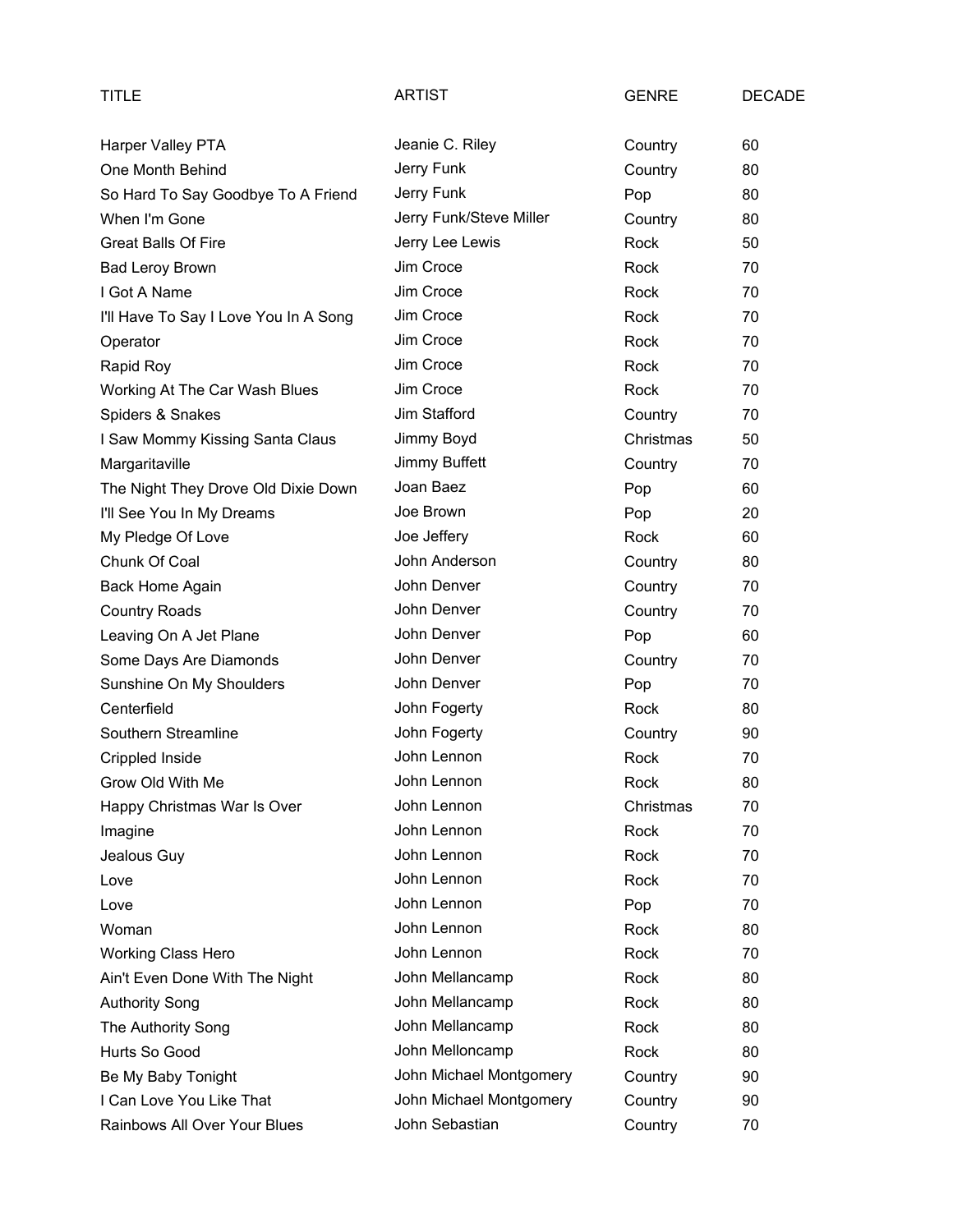| TITLE                             | <b>ARTIST</b>        | <b>GENRE</b> | <b>DECADE</b> |
|-----------------------------------|----------------------|--------------|---------------|
| <b>Folsom Prison Blues</b>        | Johnny Cash          | Country      | 50            |
| I Walk The Line                   | Johnny Cash          | Country      | 50            |
| You Are My Sunshine               | Johnny Cash          | Country      | 30            |
| I Can See Clearly Now             | Johnny Nash          | Rock         | 70            |
| Walking My Baby Back Home         | Johnny Ray           | Pop          | 50            |
| Mountain Of Love                  | Johnny Rivers        | Rock         | 60            |
| Poor Side Of Town                 | Johnny Rivers        | Rock         | 60            |
| Rockin Pneumonia                  | Johnny Rivers        | Rock         | 70            |
| Secret Agent Man                  | Johnny Rivers        | Rock         | 60            |
| Slow Dancing                      | <b>Johnny Rivers</b> | Pop          | 70            |
| Summer Rain                       | Johnny Rivers        | Pop          | 60            |
| Sunshine                          | Jonathan Edwards     | Rock         | 70            |
| Feliz Navidad                     | Jose Feliciano       | Christmas    | 70            |
| Don't Stop Believing              | Journey              | Rock         | 80            |
| Lights                            | Journey              | Rock         | 70            |
| Open Arms                         | Journey              | Rock         | 80            |
| Girls Night Out                   | Judds                | Country      | 80            |
| Somewhere Over The Rainbow        | <b>Judy Garland</b>  | Pop          | 30            |
| 455 Rocket                        | Kathy Mattea         | Country      | 90            |
| Eighteen Wheels                   | Kathy Mattea         | Country      | 80            |
| Nobody's Gonna Rain On Our Parade | Kathy Mattea         | Country      | 90            |
| <b>Walking Away A Winner</b>      | Kathy Mattea         | Country      | 90            |
| Where've You Been                 | Kathy Mattea         | Country      | 90            |
| Because Of You                    | Kelly Clarkson       | Country      | 2000          |
| Danny's Song                      | Kenny Loggins        | Pop          | 70            |
| Footloose                         | Kenny Loggins        | Rock         | 80            |
| House At Pooh Corner              | Kenny Loggins        | Rock         | 70            |
| Love Song                         | Kenny Loggins        | Rock         | 70            |
| I Can't Unlove You                | Kenny Rogers         | Country      | 2000          |
| Lady                              | Kenny Rogers         | Country      | 80            |
| Lucille                           | Kenny Rogers         | Country      | 70            |
| <b>Scarlet Fever</b>              | Kenny Rogers         | Country      | 80            |
| She Believes In Me                | Kenny Rogers         | Country      | 70            |
| You Can't Make Old Friends        | Kenny Rogers         | Country      | 2010          |
| Rainbow Connection                | Kermit Thee Frog     | Pop          | 70            |
| Dancing In The Moonlight          | King Harvest         | Pop          | 70            |
| Need You Now                      | Lady Antebellum      | Country      | 2000          |
| Goodnight Irene                   | Leadbelly            | Pop          | 30            |
| Christmas To Christmas            | Lee Greenwood        | Christmas    | 80            |
| God Bless The USA                 | Lee Greenwood        | Patriotic    | 80            |
| The Greatest Gift Of All          | Lee Greenwood        | Christmas    | 80            |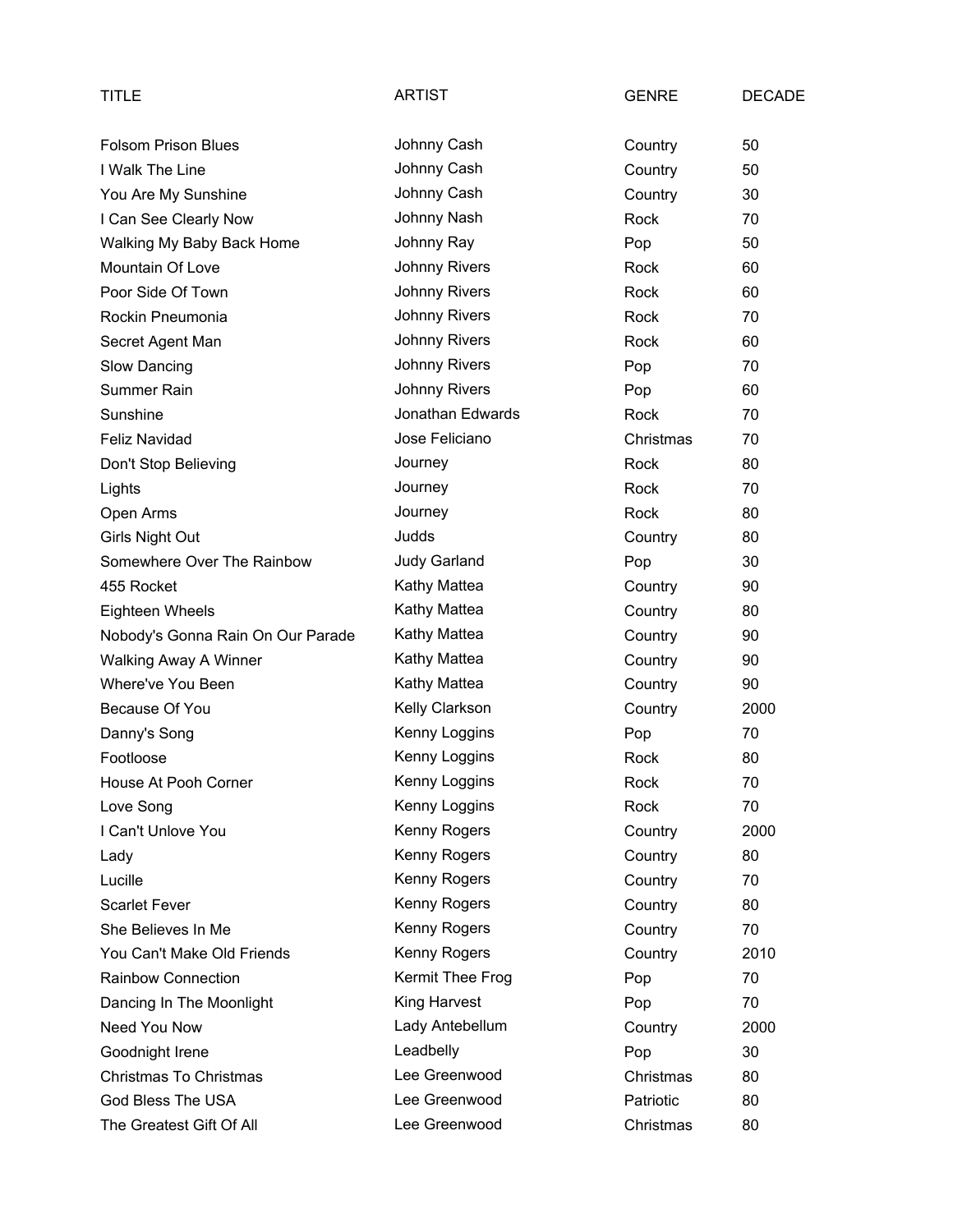| TITLE                           | <b>ARTIST</b>            | <b>GENRE</b> | <b>DECADE</b> |
|---------------------------------|--------------------------|--------------|---------------|
| <b>Walk Away Renee</b>          | Left Banke               | Rock         | 60            |
| I Love You More Than I Can Say  | Leo Sayre                | Pop          | 80            |
| Hallelujah                      | Leonard Cohen            | Pop          | 80            |
| It's My Party                   | Leslie Gore              | Rock         | 60            |
| <b>Blue Bayou</b>               | Linda Rondstat           | Country      | 70            |
| It's So Easy To Fall In Love    | Linda Rondstat           | Rock         | 70            |
| Poor Pitiful Me                 | Linda Rondstat           | Rock         | 70            |
| Silver Threads & Golden Needles | Linda Rondstat           | Rock         | 70            |
| That'll Be The Day              | Linda Rondstat           | Rock         | 50            |
| When Will I Be Loved            | Linda Rondstat           | Rock         | 70            |
| You're No Good                  | Linda Rondstat           | Rock         | 70            |
| Hello                           | <b>Lionel Ritchie</b>    | Rock         | 80            |
| Locomotion                      | Little Eva               | Rock         | 60            |
| Lucille                         | <b>Little Richard</b>    | Rock         | 50            |
| <b>Tutti Frutti</b>             | <b>Little Richard</b>    | <b>Rock</b>  | 50            |
| Amazed                          | Lone Star                | Country      | 90            |
| Coal Miner's Daughter           | Lorreta Lynne            | Country      | 70            |
| Shake Me I Rattle               | Lorrie Morgan            | Christmas    | 60            |
| Wonderful World                 | Louie Armstrong          | Pop          | 60            |
| Gigilo                          | Louie Prima              | Pop          | 20            |
| Jump Jive Wail                  | Louie Prima              | Pop          | 50            |
| <b>Hello Dolly</b>              | Louis Armstrong          | Pop          | 60            |
| Daydream                        | Lovin Spoonful           | Rock         | 60            |
| Younger Girl                    | Lovin Spoonful           | Rock         | 60            |
| Sweet Home Alabama              | Lynard Skynard           | Rock         | 70            |
| Dream A Little Dream Of Me      | Mama Cass                | Pop          | 30            |
| California Dreaming             | Mamas & Papas            | Rock         | 60            |
| Do Wah Diddy                    | <b>Manfred Mann</b>      | Rock         | 60            |
| <b>Mighty Quinn</b>             | <b>Manfred Mann</b>      | Rock         | 60            |
| As Tears Go By                  | Marianne Faithful        | Rock         | 60            |
| Paper Roses                     | Marie Osmond             | Country      | 70            |
| She Will Be Loved               | Maroon 5                 | Rock         | 2000          |
| Won't Go Home Without You       | Maroon 5                 | Rock         | 2000          |
| Someday Someway                 | <b>Marshall Crenshaw</b> | Rock         | 80            |
| I'll Be There                   | Martina McBride          | Country      | 50            |
| <b>Singing The Blues</b>        | <b>Marty Robbins</b>     | Country      | 50            |
| He Thinks He'll Keep Her        | Mary Chapin Carpenter    | Country      | 90            |
| I Feel Lucky                    | Mary Chapin Carpenter    | Country      | 90            |
| Not Too Much To Ask             | Mary Chapin Carpenter    | Country      | 90            |
| <b>Passionate Kisses</b>        | Mary Chapin Carpenter    | Rock         | 90            |
| The Bug                         | Mary Chapin Carpenter    | Country      | 90            |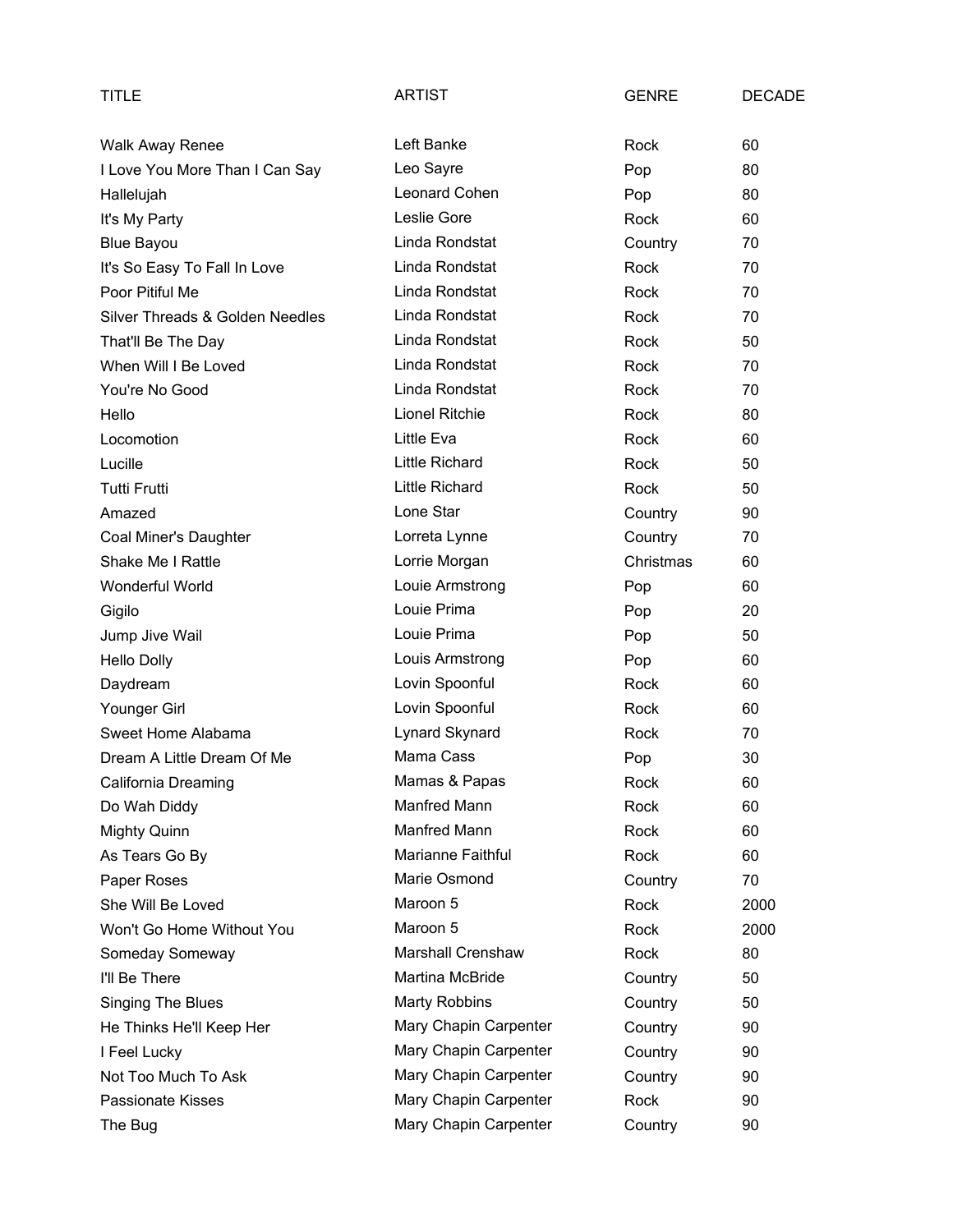| TITLE                                                 | ARTIST                 | <b>GENRE</b> | <b>DECADE</b> |
|-------------------------------------------------------|------------------------|--------------|---------------|
| The Hard Way                                          | Mary Chapin Carpenter  | Country      | 90            |
| My Guy                                                | Mary Wells             | Rock         | 60            |
| All You Ever Do Is Bring Me Down                      | <b>Mavericks</b>       | Country      | 90            |
| Hang On Sloopy                                        | McCoys                 | Rock         | 60            |
| Coca Cola Cowboy                                      | <b>Mel Tillis</b>      | Country      | 70            |
| <b>Brand New Key</b>                                  | Melanie                | Rock         | 70            |
| <b>Midnight Blue</b>                                  | Melissa Manchester     | Rock         | 70            |
| <b>Natural High</b>                                   | Merle Haggard          | Country      | 80            |
| That's The Way Love Goes                              | Merle Haggard          | Country      | 80            |
| How Am I Supposed To Live Without You                 | Michael Bolton         | Rock         | 80            |
| <b>Bluer Than Blue</b>                                | Michael Johnson        | Country      | 70            |
| This Night Won't Last Forever                         | Michael Johnson        | Rock         | 70            |
| This Time Of Year                                     | Michael Johnson        | Christmas    | 80            |
| <b>Wild Fire</b>                                      | Michael Martin Murphey | Rock         | 70            |
| My Boy Lollipop                                       | <b>Millie Small</b>    | Rock         | 50            |
| <b>Cuddly Toy</b>                                     | <b>Monkees</b>         | Rock         | 60            |
| Daydream Believer                                     | <b>Monkees</b>         | Rock         | 60            |
| I Don't Think I'll Ever Get Her Off Of My Mir Monkees |                        | Rock         | 60            |
| I'm A Believer                                        | Monkees                | Rock         | 60            |
| What Am I Doing Hanging Round                         | Monkees                | Rock         | 60            |
| Nights In White Satin                                 | <b>Moody Blues</b>     | Rock         | 60            |
| These Boots Are Made For Walkin                       | Nancy Sinatra          | Rock         | 60            |
| Deck The Halls                                        | Nat King Cole          | Christmas    | 1600          |
| Love                                                  | Nat King Cole          | Pop          | 60            |
| Ramblin Rose                                          | Nat King Cole          | Pop          | 60            |
| Route 66                                              | Nat King Cole          | <b>Blues</b> | 40            |
| The Christmas Song                                    | Nat King Cole          | Christmas    | 40            |
| Solitary Man                                          | <b>Neil Diamond</b>    | Pop          | 60            |
| <b>Sweet Caroline</b>                                 | Neil Diamond           | Rock         | 60            |
| Don't Dream It's Over                                 | Neil Finn              | Pop          | 80            |
| Breaking Up Is Hard To Do                             | Neil Sedaka            | Rock         | 60            |
| Laughter In The Rain                                  | Neil Sedaka            | Rock         | 70            |
| After The Goldrush                                    | Neil Young             | Rock         | 70            |
| Harvest Moon                                          | Neil Young             | Rock         | 90            |
| <b>Heart Of Gold</b>                                  | Neil Young             | Rock         | 70            |
| My My Hey Hey                                         | Neil Young             | Rock         | 70            |
| Old Man                                               | Neil Young             | Rock         | 70            |
| Me And My Arrow                                       | Neilson                | Rock         | 60            |
| <b>Without You</b>                                    | Nielson                | Rock         | 70            |
| Everybody's Talking At Me                             | Nilsson                | Pop          | 60            |
| Mr. Bojangles                                         | Nitty Gritty Dirt Band | Rock         | 70            |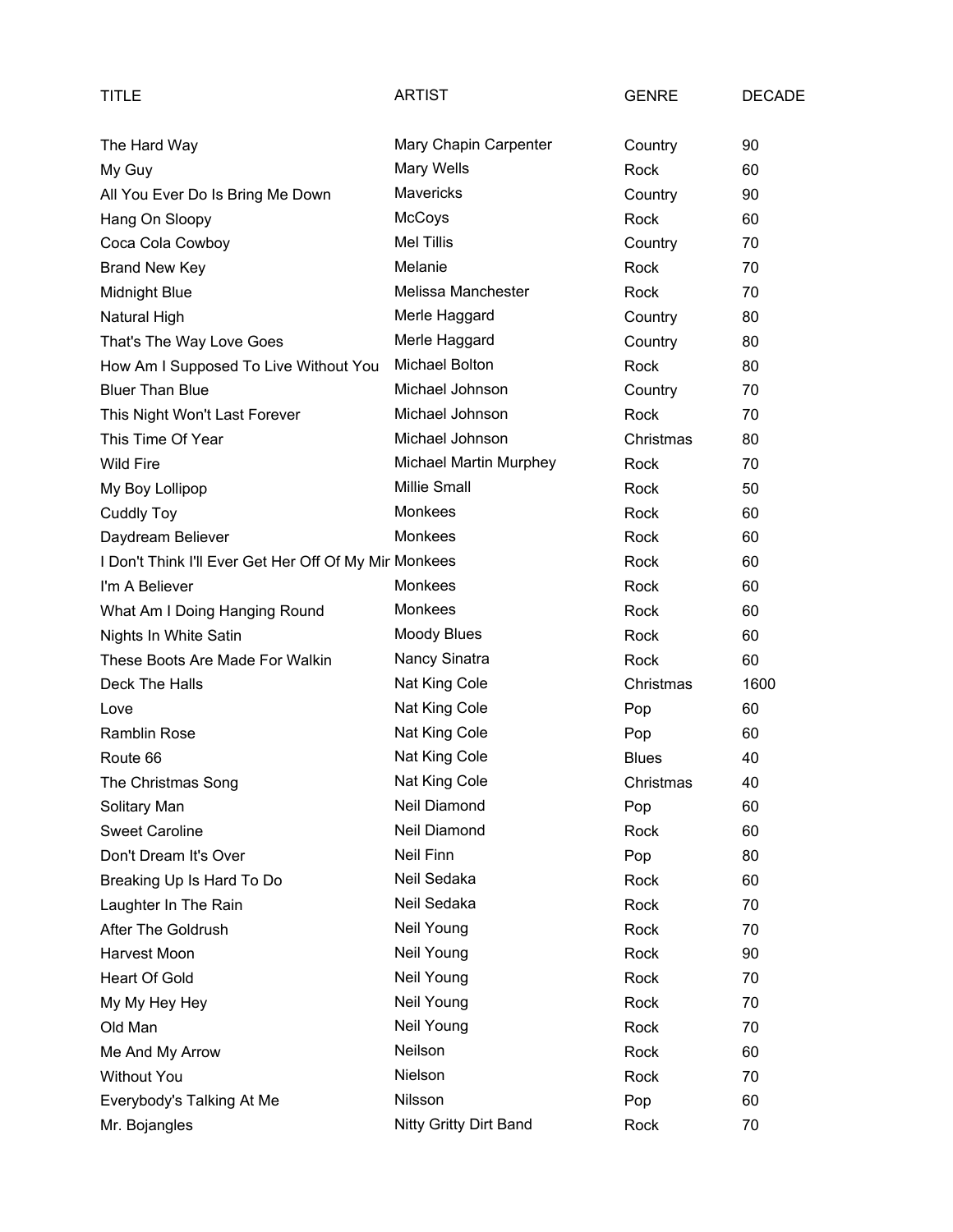| <b>TITLE</b>                       | <b>ARTIST</b>          | <b>GENRE</b> | <b>DECADE</b> |
|------------------------------------|------------------------|--------------|---------------|
| Rolling In My Sweet Babys Arms     | Nitty Gritty Dirt Band | Country      | 70            |
| Don't Know Why                     | Norah Jones            | Pop          | 2000          |
| Wait A Minute                      | Notorius Cherry Bombs  | Country      | 2000          |
| Elvira                             | Oak Ridge Boys         | Country      | 80            |
| Let Me Be There                    | Olivia Newton John     | Country      | 70            |
| You're The One That I Want         | Olivia Newton John     | Rock         | 80            |
| Dance With Me                      | Orleans                | Pop          | 70            |
| Love Takes Time                    | Orleans                | Rock         | 70            |
| Still The One                      | Orleans                | Rock         | 70            |
| Dock Of The Bay                    | <b>Otis Redding</b>    | Pop          | 60            |
| Anytime                            | Patsy Cline            | Country      | 60            |
| Back In Baby's Arms                | Patsy Cline            | Country      | 60            |
| <b>Bill Bailey</b>                 | Patsy Cline            | Country      | 60            |
| Crazy                              | Patsy Cline            | Country      | 60            |
| Faded Love                         | Patsy Cline            | Country      | 50            |
| I Fall To Pieces                   | Patsy Cline            | Country      | 60            |
| If You've Got Leavin' On Your Mind | Patsy Cline            | Country      | 60            |
| San Antone                         | Patsy Cline            | Country      | 60            |
| Seven Lonely Days                  | Patsy Cline            | Country      | 50            |
| She's Got You                      | Patsy Cline            | Country      | 60            |
| <b>Sweet Dreams</b>                | Patsy Cline            | Country      | 60            |
| <b>Walking After Midnight</b>      | Patsy Cline            | Country      | 50            |
| Blame It On Your Heart             | Patty Loveless         | Country      | 90            |
| Timber I'm Falling In Love         | Patty Loveless         | Country      | 80            |
| Another Day                        | Paul McCartney         | Rock         | 70            |
| Band On The Run                    | Paul McCartney         | Rock         | 70            |
| Bluebird                           | Paul McCartney         | Rock         | 70            |
| Mull Of Kintyre                    | Paul McCartney         | Rock         | 70            |
| My Love                            | Paul McCartney         | Rock         | 70            |
| Fifty Ways To Leave Your Lover     | Paul Simon             | Pop          | 70            |
| Kodachrome                         | Paul Simon             | Rock         | 70            |
| Me & Julio                         | Paul Simon             | Rock         | 70            |
| Let It Snow                        | Perry Como             | Christmas    | 40            |
| This Land Is Your Land             | Pete Seegar            | Patriotic    | 40            |
| World Without Love                 | Peter & Gordon         | Rock         | 60            |
| Baby I Love Your Way               | Peter Frampton         | Rock         | 70            |
| Show Me The Way                    | Peter Frampton         | Rock         | 70            |
| <b>Blowing In The Wind</b>         | Peter Paul Mary        | Folk         | 60            |
| Puff The Magic Dragon              | Peter Paul Mary        | Folk         | 60            |
| Downtowm                           | Petula Clark           | Pop          | 60            |
| Another Day In Paradise            | <b>Phil Collins</b>    | Rock         | 80            |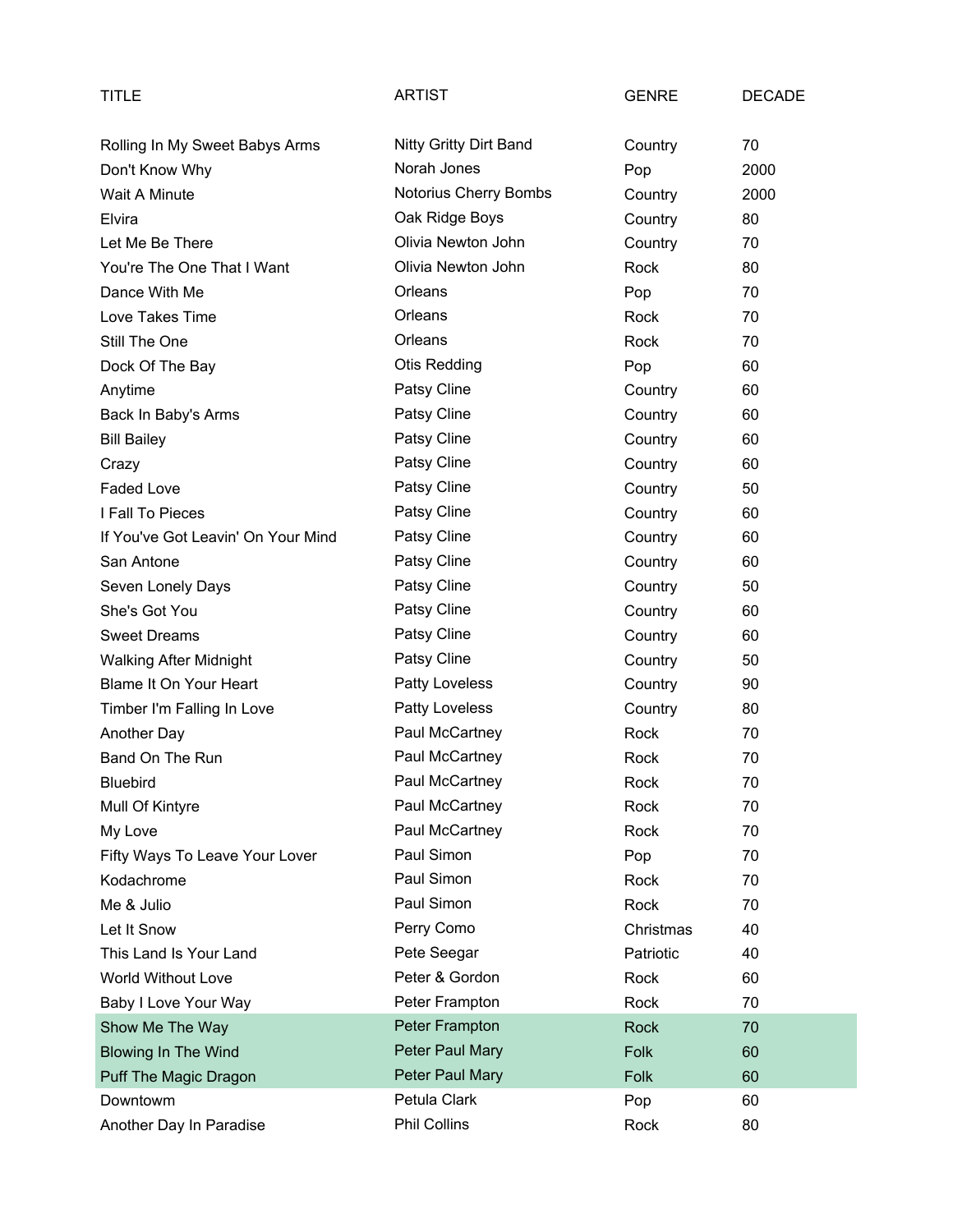| TITLE                           | <b>ARTIST</b>            | <b>GENRE</b> | <b>DECADE</b> |
|---------------------------------|--------------------------|--------------|---------------|
| Only You                        | <b>Platters</b>          | Pop          | 50            |
| <b>Baby Come Back</b>           | Player                   | Rock         | 70            |
| Crazy Love                      | Poco                     | Rock         | 70            |
| Keep On Trying                  | Poco                     | Country      | 70            |
| Every Breath You Take           | Police                   | Rock         | 80            |
| Purple Rain                     | Prince                   | Rock         | 80            |
| Amie                            | Pure Prarie League       | Rock         | 70            |
| Meet Me Under The Mistletoe     | Randy Travis             | Christmas    | 80            |
| Get Ready                       | Rare Earth               | Rock         | 70            |
| Good Loving                     | Rascals                  | Rock         | 60            |
| Groovin                         | Rascals                  | Pop          | 60            |
| Don't Wanna Say Goodbye         | Raspberries              | Rock         | 70            |
| I Wanna Be With You             | Raspberries              | Rock         | 70            |
| Nobody Knows                    | Raspberries              | Rock         | 70            |
| Should I Wait                   | Raspberries              | Rock         | 70            |
| With You In My Life             | Raspberries              | Rock         | 70            |
| Georgia On My Mind              | Ray Charles              | Pop          | 30            |
| You Don't Know Me               | Ray Charles              | Country      | 60            |
| For The Good Times              | <b>Ray Price</b>         | Country      | 70            |
| Heartaches By The Number        | <b>Ray Price</b>         | Country      | 50            |
| She's Single Again              | Reba McIntire            | Country      | 90            |
| Come And Get Your Love          | Redbone                  | Rock         | 70            |
| Dancy's Dream                   | <b>Restless Heart</b>    | Country      | 90            |
| I'll Still Be Loving You        | <b>Restless Heart</b>    | Country      | 80            |
| Long Lost Friend                | <b>Restless Heart</b>    | Country      | 90            |
| That Rock Won't Roll            | <b>Restless Heart</b>    | Country      | 80            |
| Now & Forever                   | <b>Richard Marx</b>      | Rock         | 90            |
| Garden Party                    | <b>Rick Nelson</b>       | Rock         | 70            |
| Hello Mary Lou                  | <b>Rick Nelson</b>       | Rock         | 60            |
| I'm Walkin                      | <b>Rick Nelson</b>       | Rock         | 50            |
| <b>Traveling Man</b>            | <b>Rick Nelson</b>       | Rock         | 60            |
| Honey Won't You Open That Door  | <b>Ricky Scaggs</b>      | Country      | 80            |
| Rock & Roll Heaven              | <b>Righteous Bros</b>    | Rock         | 70            |
| <b>Unchained Melody</b>         | <b>Righteous Bros</b>    | Rock         | 60            |
| You've Lost That Loving Feeling | <b>Rightous Brothers</b> | Rock         | 60            |
| You're Sixteen                  | Ringo Starr              | Pop          | 60            |
| We're All Alone                 | Rita Cooledge            | Rock         | 70            |
| Bad Case Of Lovin You           | <b>Robert Palmer</b>     | Rock         | 70            |
| Feel Like Making Love           | Roberta Flack            | Pop          | 70            |
| Killing Me Softly               | Roberta Flack            | Rock         | 70            |
| I Walk The Line Revisited       | Rodney Crowell           | Country      | 2000          |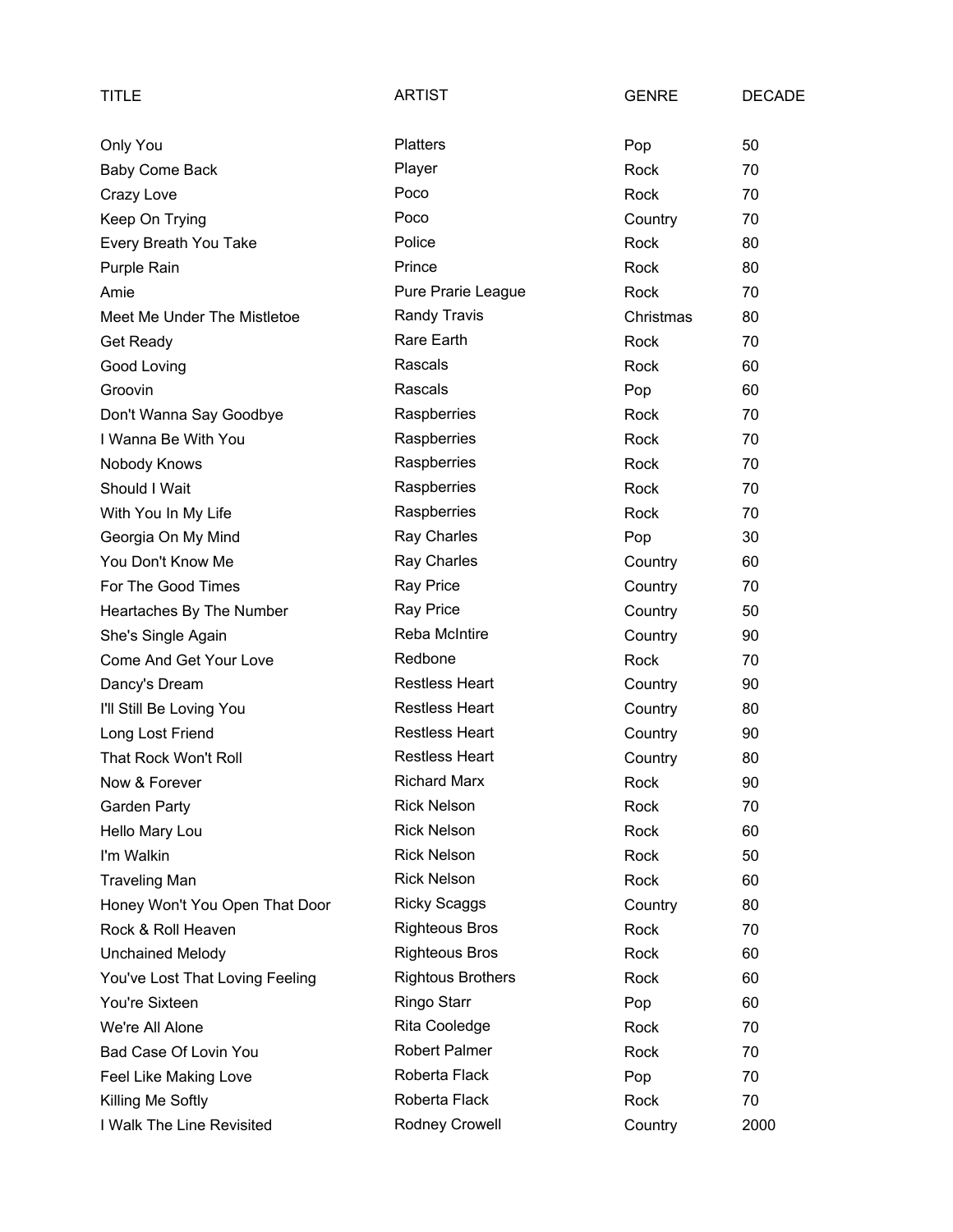| TITLE                                                  | <b>ARTIST</b>         | <b>GENRE</b> | <b>DECADE</b> |
|--------------------------------------------------------|-----------------------|--------------|---------------|
| King Of The Road                                       | <b>Roger Miller</b>   | Country      | 60            |
| Honky Tonk Woman                                       | <b>Rolling Stones</b> | Rock         | 60            |
| It's All Over Now                                      | <b>Rolling Stones</b> | Rock         | 60            |
| Paint It Black                                         | <b>Rolling Stones</b> | Rock         | 60            |
| Satisfaction                                           | <b>Rolling Stones</b> | Rock         | 60            |
| Talking In Your Sleep                                  | Romantics             | Rock         | 80            |
| What I Like About You                                  | Romantics             | Rock         | 80            |
| I Guess I Just Missed You                              | Ronnie Milsap         | Country      | 80            |
| I'll Take Care Of You                                  | Ronnie Milsap         | Country      | 80            |
| Lost In The Fifties                                    | Ronnie Milsap         | Country      | 80            |
| Walk Right In                                          | Rooftop Singers       | Pop          | 60            |
| Here Comes Suzie Snowflake                             | Rosemary Clooney      | Christmas    | 50            |
| Crying                                                 | Roy Orbison           | Rock         | 60            |
| Pretty Woman                                           | Roy Orbison           | Rock         | 60            |
| <b>Walking The Dog</b>                                 | <b>Rufus Thomas</b>   | Rock         | 60            |
| What A Wonderful World It Would Be                     | Sam Cooke             | Rock         | 60            |
| Pieces Of Paper                                        | Sam Hyman             | Rock         | 2000          |
| Suds In The Bucket                                     | Sara Evans            | Country      | 2000          |
| <b>Summer Breeze</b>                                   | Seals and Crofts      | Rock         | 70            |
| Gloria                                                 | Shadows Of Knight     | Rock         | 60            |
| Still The One                                          | Shania Twain          | Country      | 90            |
| Johnny Angel                                           | Shelly Fabre          | Rock         | 60            |
| Two Dozen Roses                                        | Shenandoah            | Country      | 90            |
| Venus                                                  | <b>Shocking Blue</b>  | Rock         | 70            |
| Mrs. Robinson                                          | Simon & Garfunkel     | Rock         | 60            |
| Sounds Of Silence                                      | Simon & Garfunkel     | Rock         | 60            |
| The Boxer                                              | Simon & Garfunkel     | Rock         | 70            |
| <b>Bridge Over Troubled Waters</b>                     | Simon & Garfunkle     | Pop          | 70            |
| <b>Homeward Bound</b>                                  | Simon & Garfunkle     | Pop          | 60            |
| The End Of The World                                   | <b>Skeeter Davis</b>  | Rock         | 60            |
| I Got You Babe                                         | Sonny & Cher          | Rock         | 60            |
| Gimme Some Lovin                                       | <b>Spencer Davis</b>  | Rock         | 60            |
| All I Want For Christmas Is My Two Front T Spike Jones |                       | Christmas    | 60            |
| Nature's Way                                           | Spirit                | Rock         | 70            |
| Ain't She Sweet                                        | Standard              | Senior       | 20            |
| Babyface                                               | Standard              | Senior       | 50            |
| Bye Bye Blackbird                                      | Standard              | Senior       | 20            |
| Five Foot Two                                          | Standard              | Senior       | 20            |
| Ma, He's Making Eyes At Me                             | Standard              | Senior       | 20            |
| Margie                                                 | Standard              | Senior       | 20            |
| <b>Misty</b>                                           | Standard              | Senior       | 60            |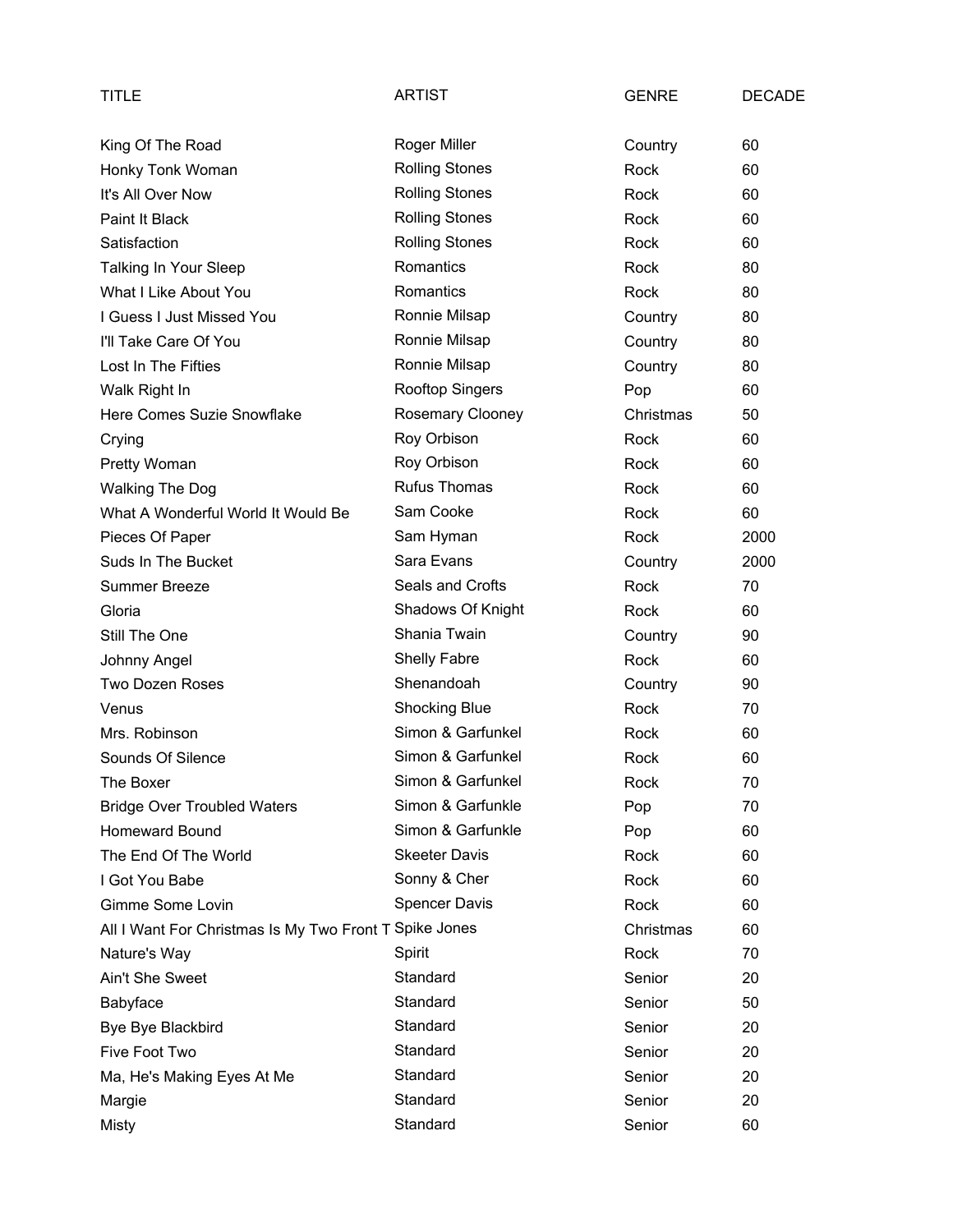| TITLE                           | <b>ARTIST</b>            | <b>GENRE</b> | <b>DECADE</b> |
|---------------------------------|--------------------------|--------------|---------------|
| My Bonnie                       | Standard                 | Senior       | 1800          |
| On The Sunny Side Of The Street | Standard                 | Senior       | 30            |
| Side By Side                    | Standard                 | Senior       | 20            |
| Whispering                      | Standard                 | Senior       | 20            |
| Stuck In The Middle With You    | <b>Stealers Wheel</b>    | Rock         | 70            |
| Do It Again                     | Steely Dan               | Pop          | 70            |
| Big Old Jet Airliner            | <b>Steve Miller Band</b> | Rock         | 70            |
| Dance Dance Dance               | <b>Steve Miller Band</b> | Rock         | 70            |
| Keep On Rocking Me Baby         | <b>Steve Miller Band</b> | Rock         | 70            |
| 48 Ford                         | <b>Steve Warnier</b>     | Country      | 2010          |
| Lynda                           | <b>Steve Warnier</b>     | Country      | 80            |
| Love The One You're With        | <b>Steven Stills</b>     | Rock         | 70            |
| I Just Called To Say I Love You | Stevie Wonder            | Rock         | 80            |
| <b>Signed Sealed Delivered</b>  | Stevie Wonder            | Rock         | 70            |
| Betcha By Golly Wow             | <b>Stylistics</b>        | Rock         | 70            |
| Aces                            | Suzy Bogus               | Country      | 90            |
| <b>Hopelessly Yours</b>         | Suzy Bogus/Lee Greenwood | Country      | 90            |
| <b>Satin Sheets</b>             | Tammy Wynette            | Country      | 70            |
| Down To My Last Teardrop        | Tanya Tucker             | Country      | 90            |
| San Antonio Stroll              | Tanya Tucker             | Country      | 70            |
| Texas When I Die                | Tanya Tucker             | Country      | 70            |
| My Girl                         | Temptations              | Rock         | 60            |
| Be My Baby                      | The Ronettes             | Rock         | 60            |
| Baby Likes To Rock It           | The Tractors             | Country      | 90            |
| Heavens Just A Sin Away         | The Whites               | Country      | 70            |
| Joy To The World                | Three Dog Night          | Rock         | 70            |
| Shambala                        | Three Dog Night          | Rock         | 70            |
| I Saw The Light                 | <b>Todd Rundgren</b>     | Rock         | 70            |
| Breakdown                       | Tom Petty                | Rock         | 70            |
| <b>Free Falling</b>             | <b>Tom Petty</b>         | Rock         | 80            |
| Won't Back Down                 | Tom Petty                | Rock         | 80            |
| I Think Were Alone Now          | Tommy James              | Rock         | 60            |
| Mony Mony                       | Tommy James              | Rock         | 60            |
| Don't Get Around Much Anymore   | <b>Tony Bennett</b>      | Pop          | 40            |
| Tie A Yellow Ribbon             | Tony Orlando             | Pop          | 70            |
| Lover's Concerto                | Toys                     | Rock         | 60            |
| O Come All Ye Faithful          | Traditional              | Christmas    | 1700          |
| O Little Town Of Bethlehem      | Traditional              | Christmas    | 1800          |
| <b>Silent Night</b>             | Traditional              | Christmas    | 1800          |
| The First Noel                  | Traditional              | Christmas    | 1878          |
| We Wish You A Merry Christmas   | Traditional              | Christmas    | 1800          |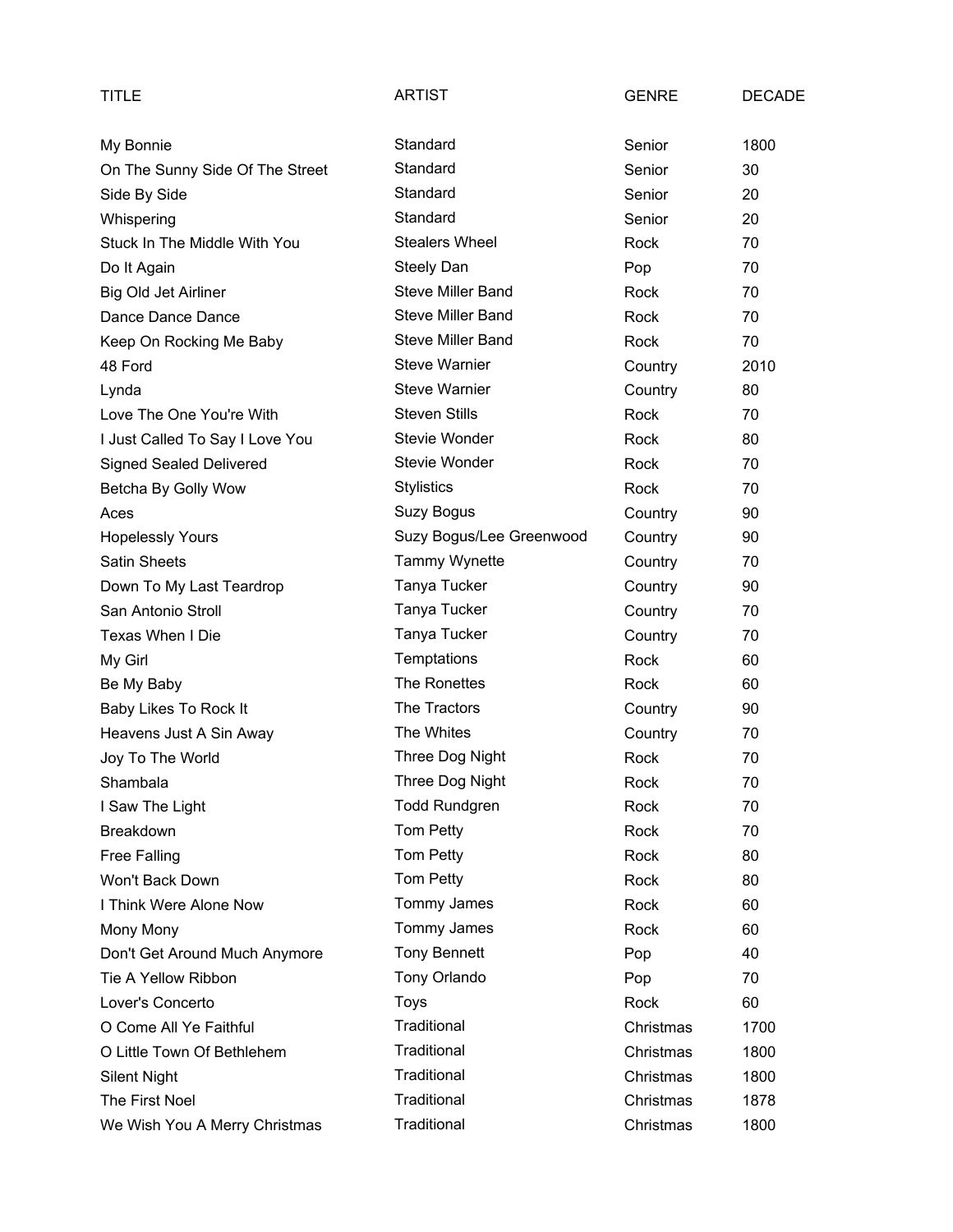| TITLE                         | <b>ARTIST</b>             | <b>GENRE</b> | <b>DECADE</b> |
|-------------------------------|---------------------------|--------------|---------------|
| Marry Me                      | Train                     | Rock         | 2000          |
| End Of The Line               | <b>Traveling Wilburys</b> | Pop          | 80            |
| If I Had A Hammer             | Trini Lopez               | Pop          | 50            |
| Perfect Love                  | Trisha Yearwood           | Country      | 90            |
| She's In Love With The Boy    | Trisha Yearwood           | Country      | 90            |
| The Woman Before Me           | Trisha Yearwood           | Country      | 90            |
| <b>Thinking Bout You</b>      | Trisha Yearwood           | Country      | 90            |
| <b>Wild Thing</b>             | Troggs                    | Rock         | 60            |
| Happy Together                | Turtles                   | Rock         | 60            |
| Follow Me                     | Uncle Kracker             | Pop          | 2000          |
| Brown Eyed Girl               | Van Morrison              | Rock         | 60            |
| <b>Wild Nights</b>            | Van Morrison              | Rock         | 90            |
| The Family Tree               | Venice                    | Rock         | 90            |
| When I Get Over You           | Venice                    | Rock         | 90            |
| Let There Be Peace On Earth   | Vince Gill                | Christmas    | 50            |
| Little Drummer Boy            | Vince Gill                | Christmas    | 50            |
| Liza Jane                     | Vince Gill                | Country      | 80            |
| One More Last Chance          | Vince Gill                | Country      | 80            |
| The Reason Why                | Vince Gill                | Country      | 2000          |
| Whenever You Come Around      | Vince Gill                | Country      | 90            |
| <b>Christmas Time Is Here</b> | Vince Guaraldi            | Christmas    | 60            |
| You're The One                | Vogues                    | Rock         | 60            |
| Hasten Down The Wind          | Warren Zevon              | Rock         | 70            |
| Always On My Mind             | <b>Willie Nelson</b>      | Country      | 80            |
| Angel Flying Too Close        | <b>Willie Nelson</b>      | Country      | 80            |
| <b>Blue Skies</b>             | <b>Willie Nelson</b>      | Pop          | 50            |
| Luckenbach Texas              | <b>Willie Nelson</b>      | Country      | 70            |
| <b>Pretty Paper</b>           | <b>Willie Nelson</b>      | Christmas    | 60            |
| <b>Stardust</b>               | <b>Willie Nelson</b>      | Pop          | 20            |
| Wabash Cannonball             | <b>Willie Nelson</b>      | Country      | 60            |
| <b>Mustang Sally</b>          | <b>Wilson Pickett</b>     | Rock         | 60            |
| Medicine Jar                  | Wings                     | <b>Rock</b>  | 70            |
| Tell Me Why                   | Wynonna                   | Country      | 90            |
| Get Together                  | Youngbloods               | Rock         | 60            |
| She's Not There               | Zombies                   | Rock         | 60            |
| America The Beautiful         |                           | Patriotic    |               |
| Anchors Away                  |                           | Patriotic    | 20            |
| Angels We Have Heard On High  |                           | Christmas    | 1800          |
| <b>God Bless America</b>      |                           | Patriotic    | 1910          |
| Halls Of Montezuma            |                           | Patriotic    | 50            |
| How Great Thou Art            |                           | Liturgical   | 1880          |